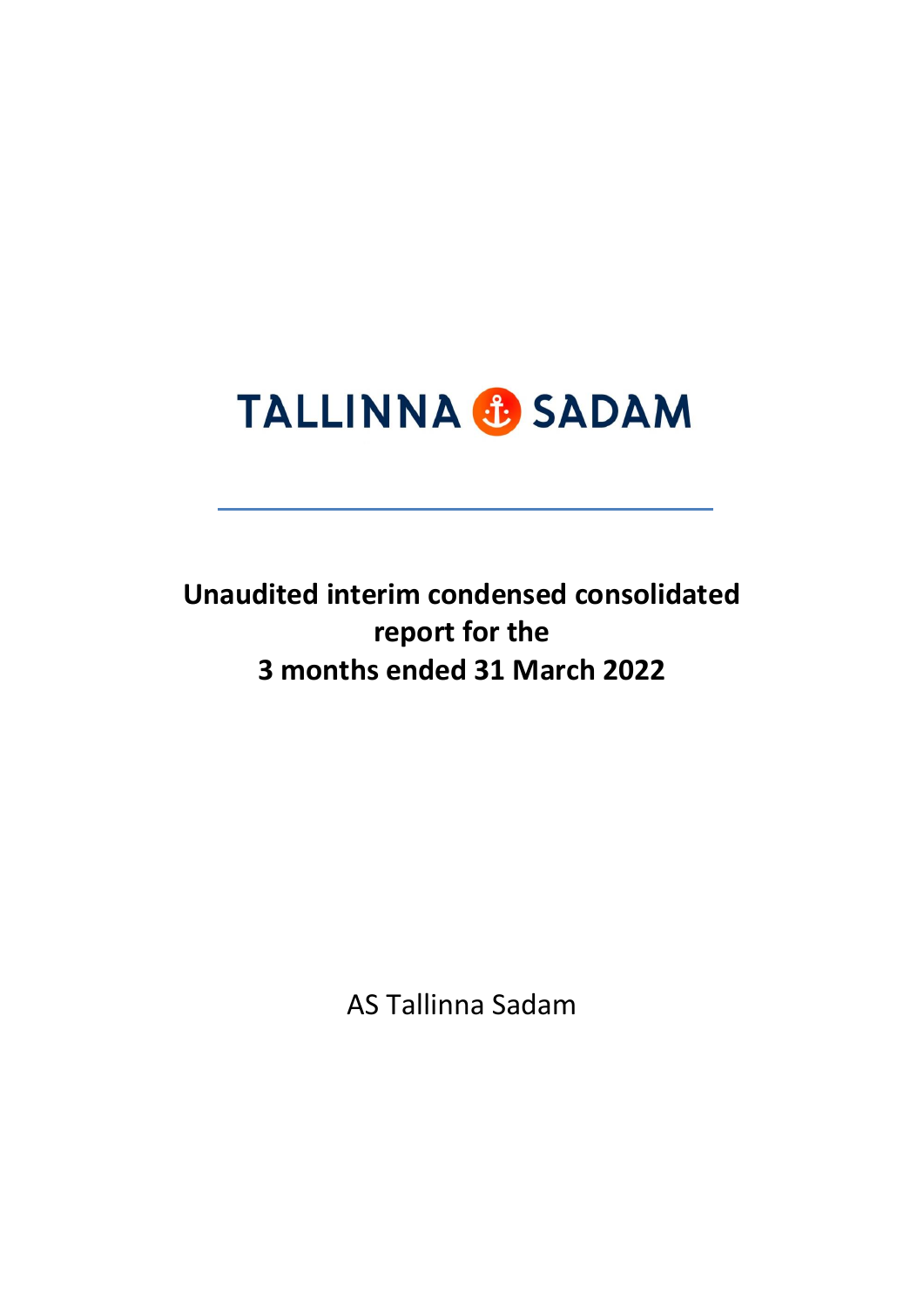# **AS TALLINNA SADAM**

# **UNAUDITED INTERIM CONDENSED CONSOLIDATED REPORT FOR THE 3 MONTHS ENDED 31 MARCH 2022**

| <b>Commercial Registry no.</b>        | 10137319                    |
|---------------------------------------|-----------------------------|
| <b>VAT</b><br>registration no.        | EE100068489                 |
| <b>Registered office</b>              | Sadama 25                   |
|                                       | 15051 Tallinn               |
|                                       | <b>Estonia</b>              |
| <b>Country of incorporation</b>       | <b>Republic of Estonia</b>  |
| Phone                                 | +372 631 8555               |
| E-mail                                | ts@ts.ee                    |
| <b>Corporate website</b>              | www.ts.ee                   |
| <b>Beginning of financial year</b>    | 1 January                   |
| <b>End of financial year</b>          | 31 December                 |
| Beginning of interim reporting period | 1 January                   |
| End of interim reporting period       | 31 March                    |
| Legal form                            | <b>Limited company (AS)</b> |
| <b>Auditor</b>                        | <b>KPMG Baltics OÜ</b>      |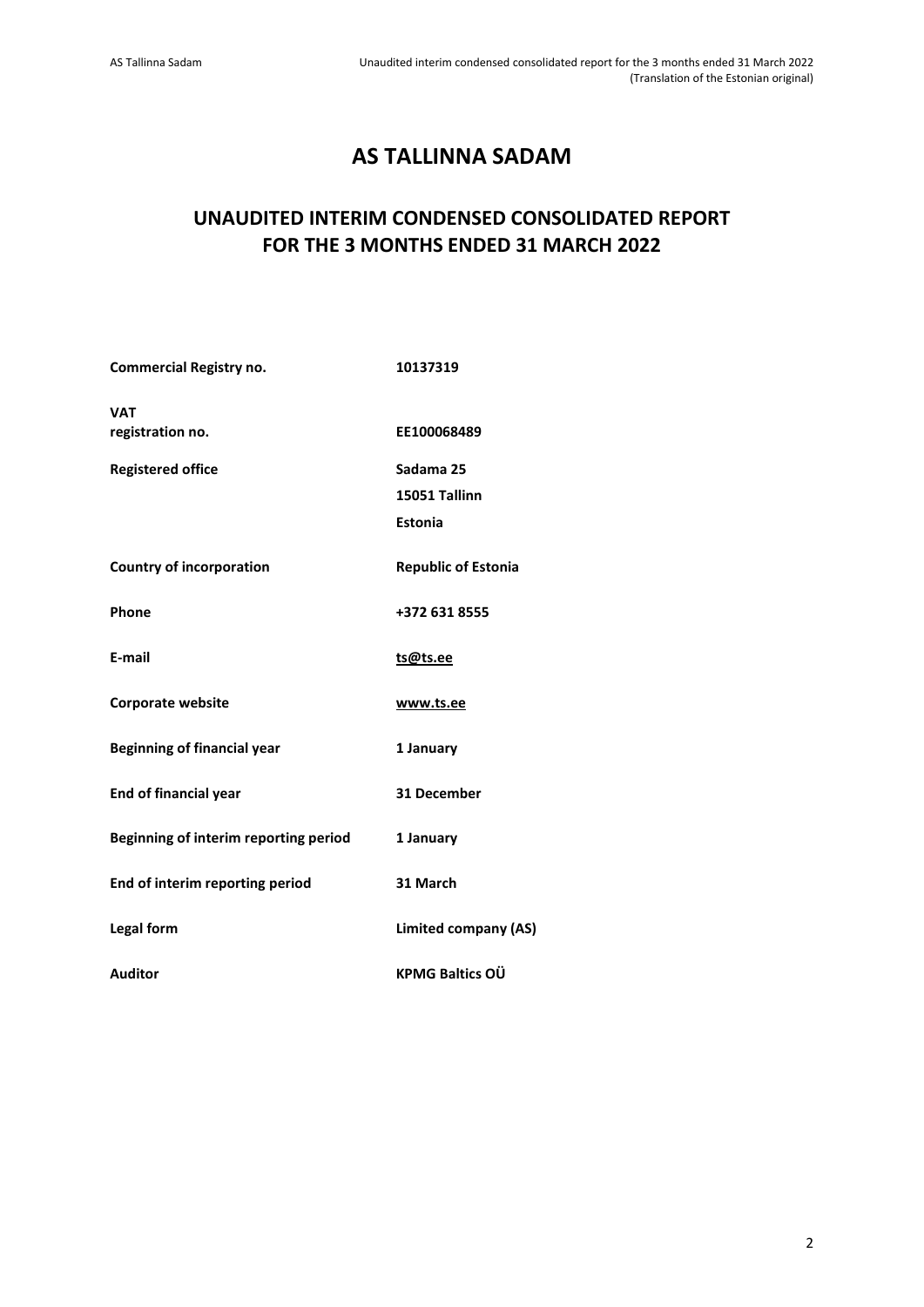# Contents

|     | INTERIM CONDENSED CONSOLIDATED STATEMENT OF PROFIT OR LOSS AND OTHER COMPREHENSIVE |  |
|-----|------------------------------------------------------------------------------------|--|
|     |                                                                                    |  |
|     |                                                                                    |  |
|     |                                                                                    |  |
|     |                                                                                    |  |
| 1.  |                                                                                    |  |
| 2.  |                                                                                    |  |
| 3.  |                                                                                    |  |
| 4.  |                                                                                    |  |
| 5.  |                                                                                    |  |
| 6.  |                                                                                    |  |
| 7.  |                                                                                    |  |
| 8.  |                                                                                    |  |
| 9.  |                                                                                    |  |
| 10. |                                                                                    |  |
| 11. |                                                                                    |  |
| 12. |                                                                                    |  |
| 13. |                                                                                    |  |
| 14. |                                                                                    |  |
| 15. |                                                                                    |  |
| 16. |                                                                                    |  |
|     |                                                                                    |  |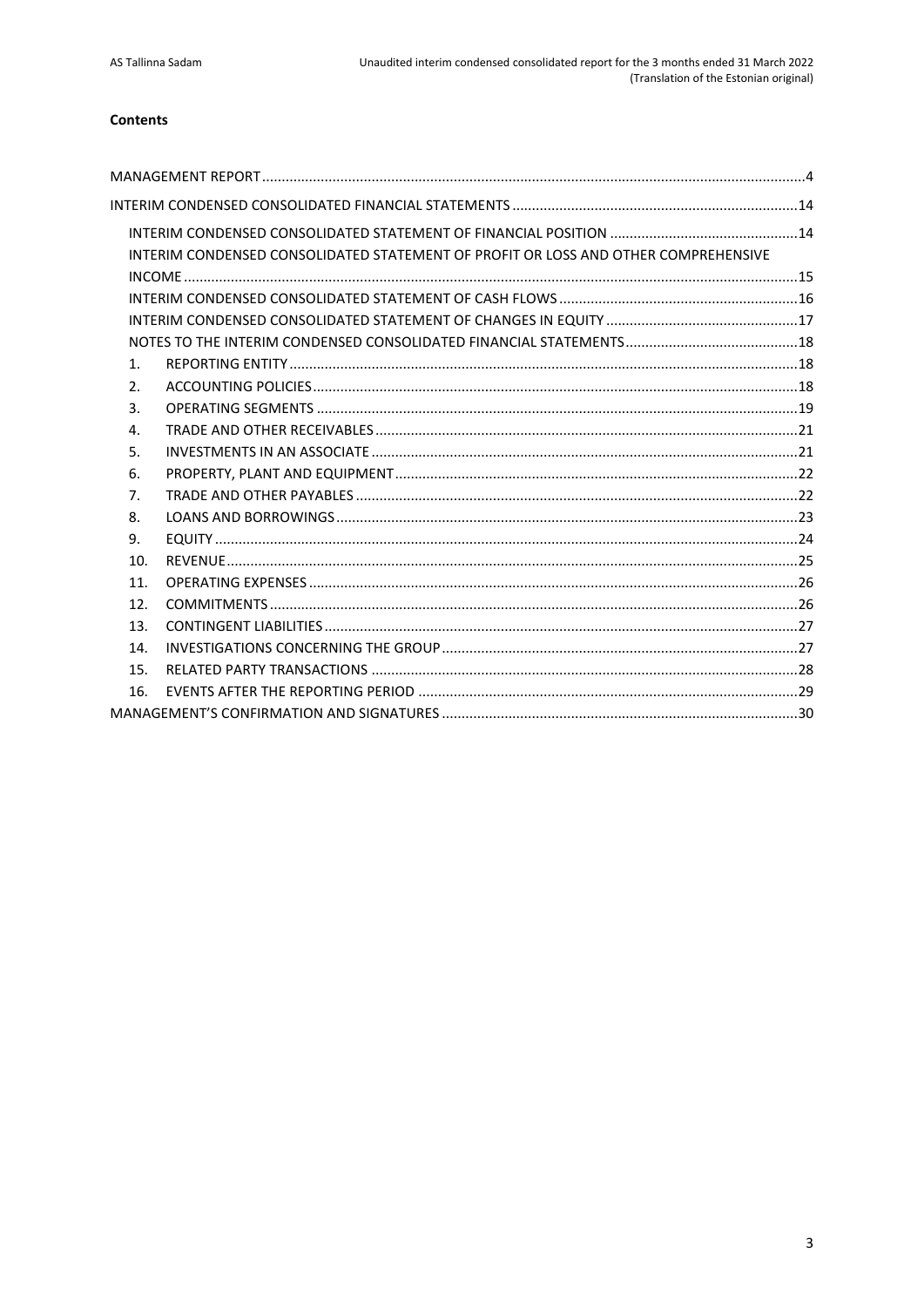# <span id="page-3-0"></span>**MANAGEMENT REPORT**

In the first quarter of 2022, the number of passengers<sup>1</sup> served at the Group's harbours increased and the volume of cargo handled decreased, but the Group's total revenue, adjusted EBITDA<sup>2</sup> and profit grew. Revenue amounted to EUR 26.8 million and profit to EUR 7.2 million, exceeding the figures for the same period last year by EUR 1.8 million and EUR 0.3 million, respectively. The volumes of container cargo and ro-ro cargo hit new records while liquid bulk cargo dropped to recent years' lowest level. The number of passengers has been recovering from the impacts of COVID-19-related restrictions since last autumn at an accelerating pace, but due to the after-effects of the pandemic it still remained nearly half smaller than usual for the first quarter.

| <b>Indicator</b>                      | Unit            | 3 months 2022 | 3 months 2021 | Change    | %       |
|---------------------------------------|-----------------|---------------|---------------|-----------|---------|
| Revenue                               | <b>EUR '000</b> | 26,771        | 24,988        | 1,783     | 7.1%    |
| Operating profit                      | <b>EUR '000</b> | 7,217         | 7,221         | $-4$      | $-0.1%$ |
| <b>Adjusted EBITDA</b>                | <b>EUR '000</b> | 13,482        | 13,022        | 460       | 3.5%    |
| Depreciation, amortisation            |                 |               |               |           |         |
| and impairment                        | <b>EUR '000</b> | $-6,287$      | $-6,022$      | $-265$    | 4.4%    |
| Income tax                            | <b>EUR '000</b> | $\Omega$      | $\Omega$      | $\Omega$  |         |
| Profit for the period                 | <b>EUR '000</b> | 7,191         | 6.844         | 347       | 5.1%    |
| Investment                            | <b>EUR '000</b> | 4,697         | 3,640         | 1,057     | 29.0%   |
|                                       |                 |               |               |           |         |
| Number of employees (average)         |                 | 458           | 463           | $-5$      | $-1.1%$ |
| Cargo volume                          | t '000          | 4,843         | 5,275         | $-432$    | $-8.2%$ |
| Number of passengers                  | '000            | 896           | 373           | 523       | 140.2%  |
| Number of vessel calls                |                 | 1,645         | 1,678         | $-33$     | $-2.0%$ |
|                                       |                 |               |               |           |         |
| Total assets at period-end            | <b>EUR '000</b> | 635,239       | 634,393       | 846       | 0.1%    |
| Net debt <sup>3</sup> at period-end   | <b>EUR '000</b> | 159,300       | 175,137       | $-15,837$ | $-9.0%$ |
| Equity at period-end                  | <b>EUR '000</b> | 388,086       | 382,314       | 5,772     | 1.5%    |
| Number of shares at period-end        | '000            | 263,000       | 263,000       | 0         | 0.0%    |
|                                       |                 |               |               |           |         |
| Operating profit/revenue              |                 | 27.0%         | 28.9%         |           |         |
| Adjusted EBITDA/revenue               |                 | 50.4%         | 52.1%         |           |         |
| Profit for the period/revenue         |                 | 26.9%         | 27.4%         |           |         |
| EPS: Profit for the period/weighted   |                 |               |               |           |         |
| average number of shares              | <b>EUR</b>      | 0.03          | 0.03          | 0.00      | 5.1%    |
| Equity/number of shares at period-end | <b>EUR</b>      | 1.48          | 1.45          | 0.02      | 1.5%    |

# **KEY PERFORMANCE INDICATORS OF THE GROUP**

#### **OPERATING VOLUMES**

In the first quarter of 2022, the Group's harbours handled 4.8 million tonnes of cargo, 0.4 million tonnes (–8.2%) less than in the same period last year. The decrease in throughput was mainly attributable to dry bulk and liquid bulk cargo (–0.36 million and –0.34 million tonnes, respectively), which exceeded to growth of other cargo types.

<sup>&</sup>lt;sup>1</sup> The number of passengers does not include passengers of the Ferry segment that travelled between Estonia's mainland and two biggest islands.

 $^2$  Adjusted EBITDA = profit before depreciation, amortisation and impairment losses, finance income and costs (net) and income tax expense, adjusted for amortisation of government grants.

 $3$  Net debt = loans and borrowings less cash and cash equivalents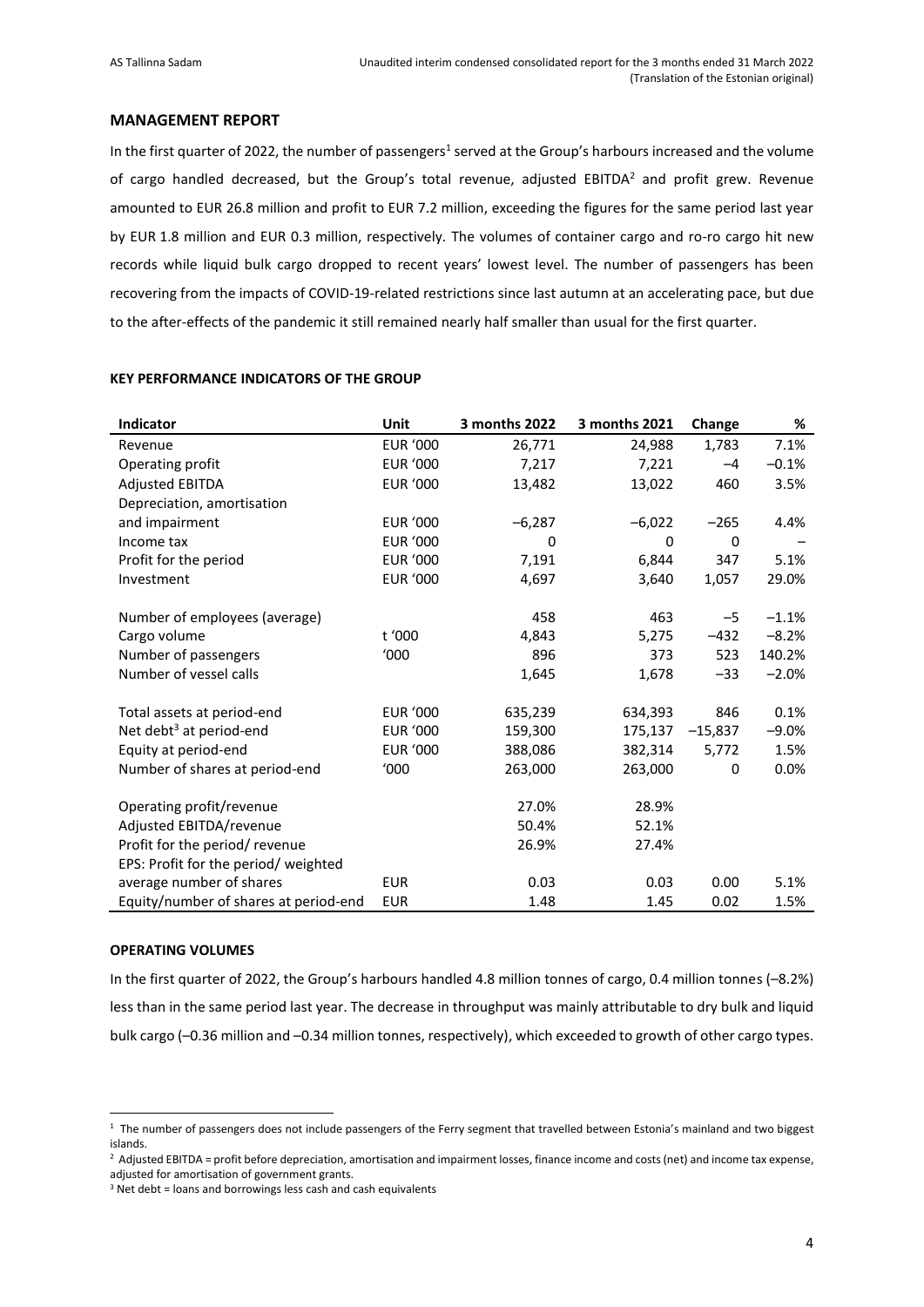The decrease in dry bulk cargo resulted from a decline in the volumes of fertilisers and wood pellets, which was somewhat offset by growth in the volume of grain. However, liquid bulk cargo plummeted to last decades' lowest level, mainly due to the sanctions imposed on Belarussian oil products in March. The volumes of other cargo types grew, particularly ro-ro and container cargo, which both broke a record, rising by 0.12 million and 0.11 million tonnes (+8% and +24%), respectively. For the first time, the volume of ro-ro cargo almost reached the level of liquid bulk cargo, which has been the largest cargo type in terms of volume to date. Ro-ro cargo grew, mainly due to growing demand for road transport on the routes between Estonia and Finland. In the case of both ro-ro and container cargo, growth was attributable to higher ship load factors, not additional port calls.

In the first three months, the number of passengers grew by 140% compared with the same period last year, rising by 0.52 million. Growth was driven by the Tallinn–Helsinki route and supported by the Tallinn–Stockholm route, which was reopened last summer. While growth was rapid and recovery seems to continue, the number of passengers remained significantly below the pre-COVID level. The cruise season usually begins in April, which is why there were no cruise passengers in the first quarters of this or the previous year.

The ferries operated by OÜ TS Laevad (the Ferry segment) made 4,625 trips between the mainland and the two largest islands during the first quarter, which is 320 trips (+7.4%) more than a year earlier, because the counterparty of the ferry service agreement (the state)ordered more frequent ferry schedule due to higher demand.

In the first quarter of 2022, the number of charter days (contractual working days) of the icebreaker Botnica (the segment Other) which is operated by OÜ TS Shipping was equal to a year earlier because the first quarter falls in the contract period of the winter icebreaking season (21 December to 20 April). As in the first quarter of last year, the vessel's utilisation rate was 100%.

#### **REVENUE, EXPENSES AND PROFIT**

**Revenue** for the first quarter grew by EUR 1.8 million (+7.1%) year on year. All revenue streams showed growth, except vessel dues. Passenger fee revenue grew the most, increasing by EUR 0.8 million (+126%) in connection with an increase in the number of passengers, the effect of which was lowered by a 10% reduction in the fee rate for passengers arriving at or departing from Old City Harbour on regularly operated ferry routes as from March 2022. Ferry service<sup>4</sup> revenue grew by EUR 0.6 million (+8.3%) through a rise in the contractual fee rates (in connection with an increase in the Estonian fuel cost, employment cost and consumer price indices) and a larger number of trips. Lease income grew by EUR 0.32 million (+11%), mainly due to the addition of new premises in the Passenger harbours segment (a cruise terminal and a parking facility), larger concessions in the comparative period and some lease charge changes in the Cargo harbours segment. Despite a decrease in cargo throughput,

<sup>4</sup> Ferry service between Estonia's mainland and two largest islands.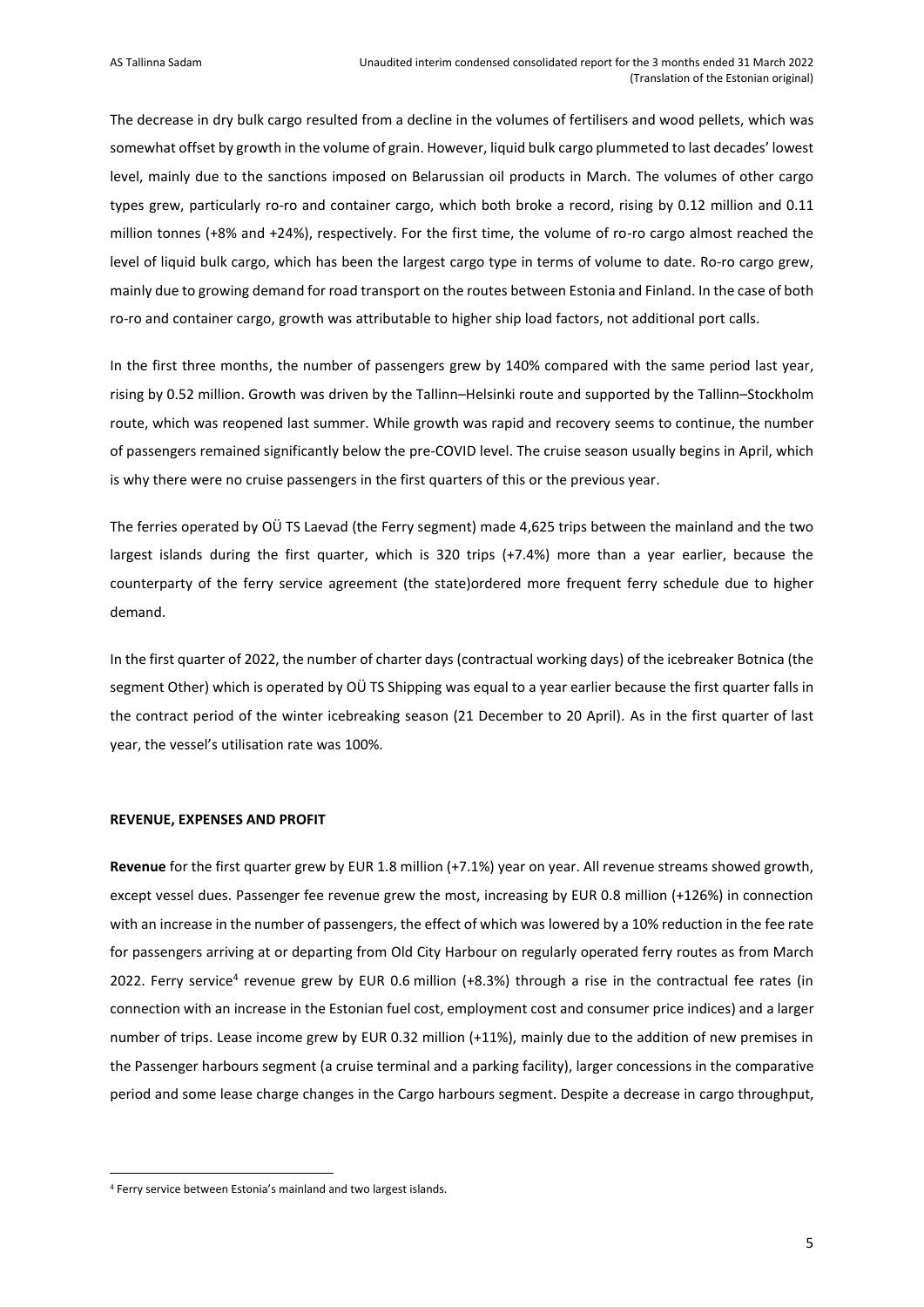cargo charge revenue grew by EUR 0.18 million (+12%) mostly because the volume of cargo with lower charge rates decreased while the volume of cargo with higher charge rates increased.

Revenue from the sale of electricity and other services did not change significantly. Although the price of electricity was significantly higher than a year earlier, the impact was offset by a decrease in consumption, caused by a decline in the volume of dry bulk and liquid bulk cargo and the discontinuation of electricity distribution service at Paljassaare Harbour as from December 2021. Revenue from vessel dues decreased by EUR 0.16 million (–2.1%), mainly due to dry bulk and liquid bulk carriers in connection with a decline in relevant cargo volumes. There was also a slight decrease in revenue from ferries, primarily due to a lower tonnage charge rate for ferries visiting Old City Harbour, which took effect in March.

All segments delivered revenue growth, which was the largest in the Passenger harbours segment (EUR +1.1 million) and the Ferry segment (EUR +0.6 million).

**Operating expenses** grew by EUR 1.4 million (+19%) in the first quarter. The main growth drivers were fuel and energy costs in harbour operations and the Ferry segment. Non-current asset maintenance and repair costs grew by EUR 0.2 million (+23%) due to the performance of planned works, while other operating expenses grew to a lesser extent. Expenses on services purchased decreased considerably, mainly due to the implementation of automated mooring equipment for ferries, which lowered expenses on mooring services, but the impact of this was reduced by growth in expenses on the acceptance of ship-generated waste.

**Personnel expenses** grew by EUR 0.13 million (+2.7%) year on year, mainly due to an increase in the average salary, which was partly offset by a decrease in the average number of staff.

**Depreciation, amortisation and impairment expenses** grew by nearly EUR 0.3 million (+4.4%), mainly because the volume of non-current assets increased, but also because non-current assets of EUR 0.1 million were written off in the first quarter (a one-off transaction).

**Operating profit** remained stable compared with a year earlier, amounting to EUR 7.2 million.

**Adjusted EBITDA** grew by EUR 0.46 million through revenue growth, which exceeded growth in expenses (excluding depreciation, amortisation and impairment), and higher profit on the investment in the equityaccounted associate AS Green Marine. In terms of segments, adjusted EBITDA grew in the Passenger harbours segment and the Ferry segment and decreased primarily in the Cargo harbours segment, where revenue did not increase. The adjusted EBITDA margin dropped from 52.1% to 50.4%.

**Finance costs (net)** decreased by EUR 0.11 million (–31%), mainly through a decline in loans and borrowings.

**Profit** before tax grew by EUR 0.35 million (+5.1%) to EUR 7.2 million. **Net profit** was also EUR 7.2 million, EUR 0.35 million larger than a year earlier.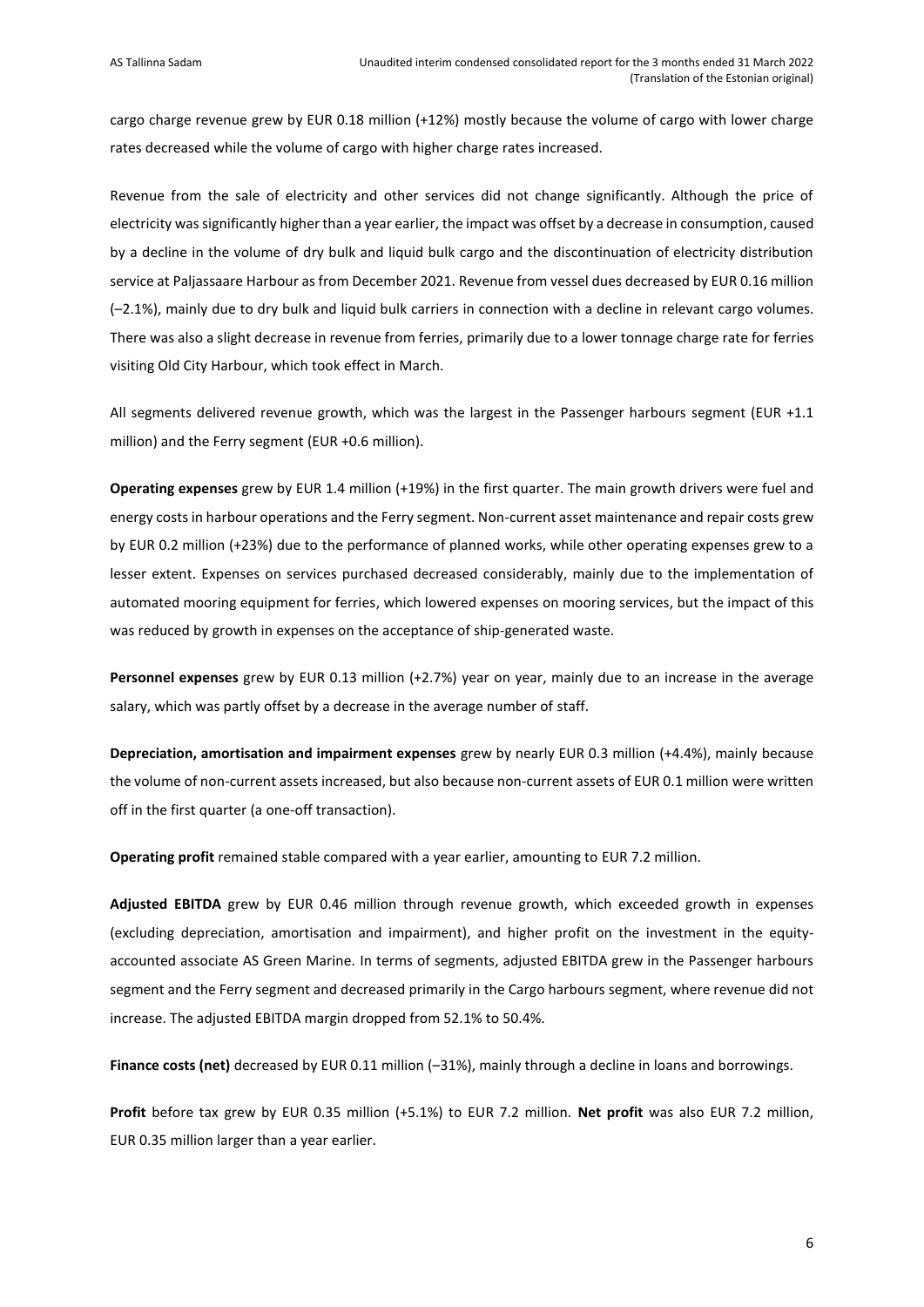# **INVESTMENTS**

In the first three months of 2022, the Group invested EUR 4.7 million, EUR 1.1 million more than a year earlier. The main investments were made in the reconstruction of the outdoor area around Terminal D and the upgrade of quay equipment in Old City Harbour and in increasing the capacity of Muuga Harbour to serve ro-ro cargo.

# **SEGMENT REPORTING**

| Q1 2022                                    |           |          |       |       |         |           | Q1 2021  |       |       |        |
|--------------------------------------------|-----------|----------|-------|-------|---------|-----------|----------|-------|-------|--------|
| In thousands of                            | Passenger | Cargo    |       |       |         | Passenger | Cargo    |       |       |        |
| euros                                      | harbours  | harbours | Ferry | Other | Total   | harbours  | harbours | Ferry | Other | Total  |
| Revenue                                    | 6,013     | 9.652    | 7.438 | 3,668 | 26.7711 | 4.963     | 9.574    | 6.838 | 3.613 | 24.988 |
| <b>Adjusted EBITDA</b>                     | 2,530     | 5.128    | 3.235 | 2.589 | 13.482  | 1,821     | 5.587    | 2.994 | 2.620 | 13.022 |
| Operating profit<br><b>Adjusted EBITDA</b> | 595       | 3.062    | 1.788 | 1,772 | 7.217   | 173       | 3.439    | 1.501 | 2.108 | 7.221  |
| margin                                     | 42.1%     | 53.1%    | 43.5% | 70.6% | 50.4%   | 36.7%     | 58.4%    | 43.8% | 72.5% | 52.1%  |

|                        |           | Change for Q1 |       |        |       |  |
|------------------------|-----------|---------------|-------|--------|-------|--|
| In thousands of        | Passenger | Cargo         |       |        |       |  |
| euros                  | harbours  | harbours      | Ferry | Other  | Total |  |
| Revenue                | 1,050     | 78            | 600   | 55     | 1,783 |  |
| <b>Adjusted EBITDA</b> | 709       | –459          | 241   | $-31$  | 460   |  |
| Operating profit       | 422       | -377          | 287   | $-336$ | -4    |  |

All segments delivered year-on-year revenue growth in the first quarter. Growth was stronger in the Passenger harbours segment (EUR +1.1 million, +21%) and the Ferry segment (EUR +0.6 million, +8.8%) and modest in the Cargo harbours segment and the segment Other.

The revenue of the **Passenger harbours segment** grew mainly due to higher passenger fee revenue (EUR +0.78 million), which resulted from growth in passenger numbers. Lease income grew (EUR +0.15 million) due to new premises and smaller concessions. Other revenue grew mostly through sales of advertising in passenger terminals, which in the comparative period was lowered by concessions made due to travel restrictions.

The revenue of the **Cargo harbours segment** increased only marginally. Due to a change in the cargo structure, cargo charge revenue grew (EUR +0.13 million) although cargo volumes decreased. Vessel dues revenue decreased due to a decline in dry and liquid bulk cargo. Lease income grew due an increase in some lease rates.

The revenue of the **Ferry segment** grew, mainly through a rise in the contractual fee rates (in connection with an increase in the Estonian fuel cost, employment cost and consumer price indices). Revenue growth was supported by a larger number of trips made (due to high demand the state ordered more frequent ferry schedule).

The revenue of the **segment Other** grew marginally in connection with the revision of the contractual fee due to an increase in the Estonian consumer price index.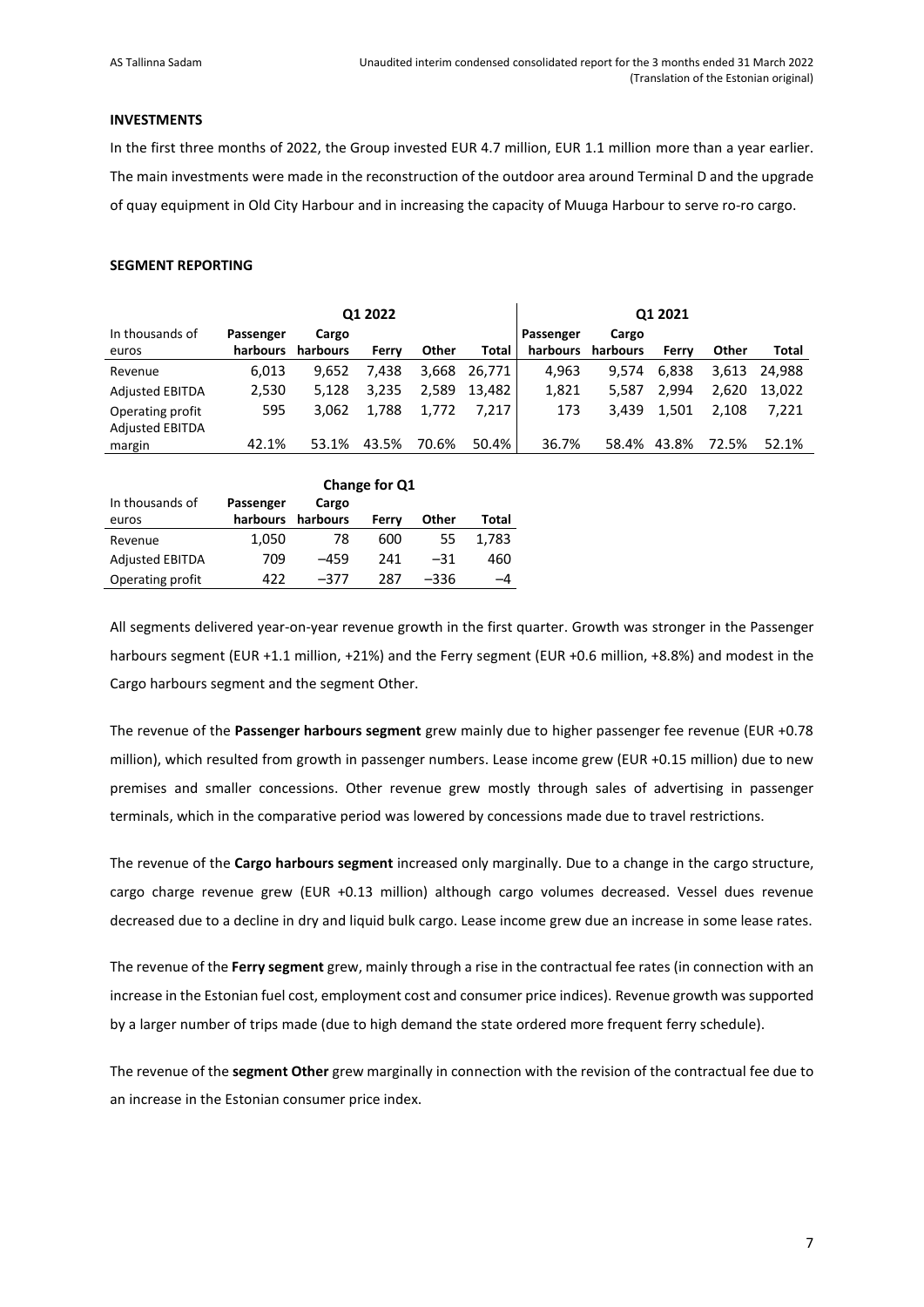In segment terms, **adjusted EBITDA** for the period grew in the Passenger harbours segment and the Ferry segment and declined in the Cargo harbours segment and the segment Other. In the case of the first two, revenue growth exceeded growth in expenses, while in the case of the last two, revenue growth was only marginal and higher expenses lowered EBITDA.

#### **RISKS**

The protective measures imposed by countries due to the **COVID-19 pandemic** began to affect the Group from the second half of March 2020. Restrictions on contacts between people and cross-border movement have had the strongest impact on the tourism sector and passenger traffic, which in turn have affected and continue to affect the performance of the Group's Passenger harbours segment. The impact of the pandemic on the Group's other operating segments has not been significant. The Passenger harbours segment has shown certain recovery since autumn 2021, but there is still a lack of clarity about the extent and impacts of possible new waves of the pandemic and associated restrictions.

Compared with the pre-pandemic period, a revenue decline in the Passenger harbours segment would inevitably lower the segment's profitability because the share of the segment's fixed costs is high. On the other hand, the impacts of the pandemic are mitigated by cargo transport by ro-pax ferries via passenger harbours, which keeps vessels on the routes and generates stable revenue from vessel dues and cargo charges.

The **Russia-Ukraine conflict** which started on 24 February 2022 and the consequent sanctions imposed on Russia by the West are expected to affect the performance of the Group mainly through its cargo business. Cargo (liquid bulk and fertilizers) of Russian origin for which Russia is the country of departure or destination accounts for around a third of the Group's total cargo volume and consists predominantly of Russian exports. Since sanctions have been imposed and their scope has been extended progressively and the process may continue in the future, the ultimate impact of the sanctions cannot be reliably estimated. However, as cargo of Russian origin consists of cargo groups with lower charge rates, its estimated impact on the revenue and profit of the Cargo harbours segment is significantly smaller than its share in the total cargo volume. This is also reflected in the results of the first quarter of 2022, when total cargo charge revenue grew despite a decrease in total cargo volume, caused by a decline in liquid bulk cargo and fertilisers. The impact on the Group's overall financial performance is even smaller because of the Group's balanced business model of four business lines.

Cargo of Belarusian origin (liquid bulk) accounted for 9% of the Group's total cargo volume. Full sanctions on Belarusian cargo were imposed in Estonia from 1 March 2022. Based on the cargo volumes of the previous financial year, the estimated negative annual impact of the sanctions on the Group's financial results is around EUR 2 million. The presented monetary impact has been estimated based on the results for 2021 and the situation at the confirmation of the financial statements; and it is not to be regarded as a forecast of the impacts in subsequent periods.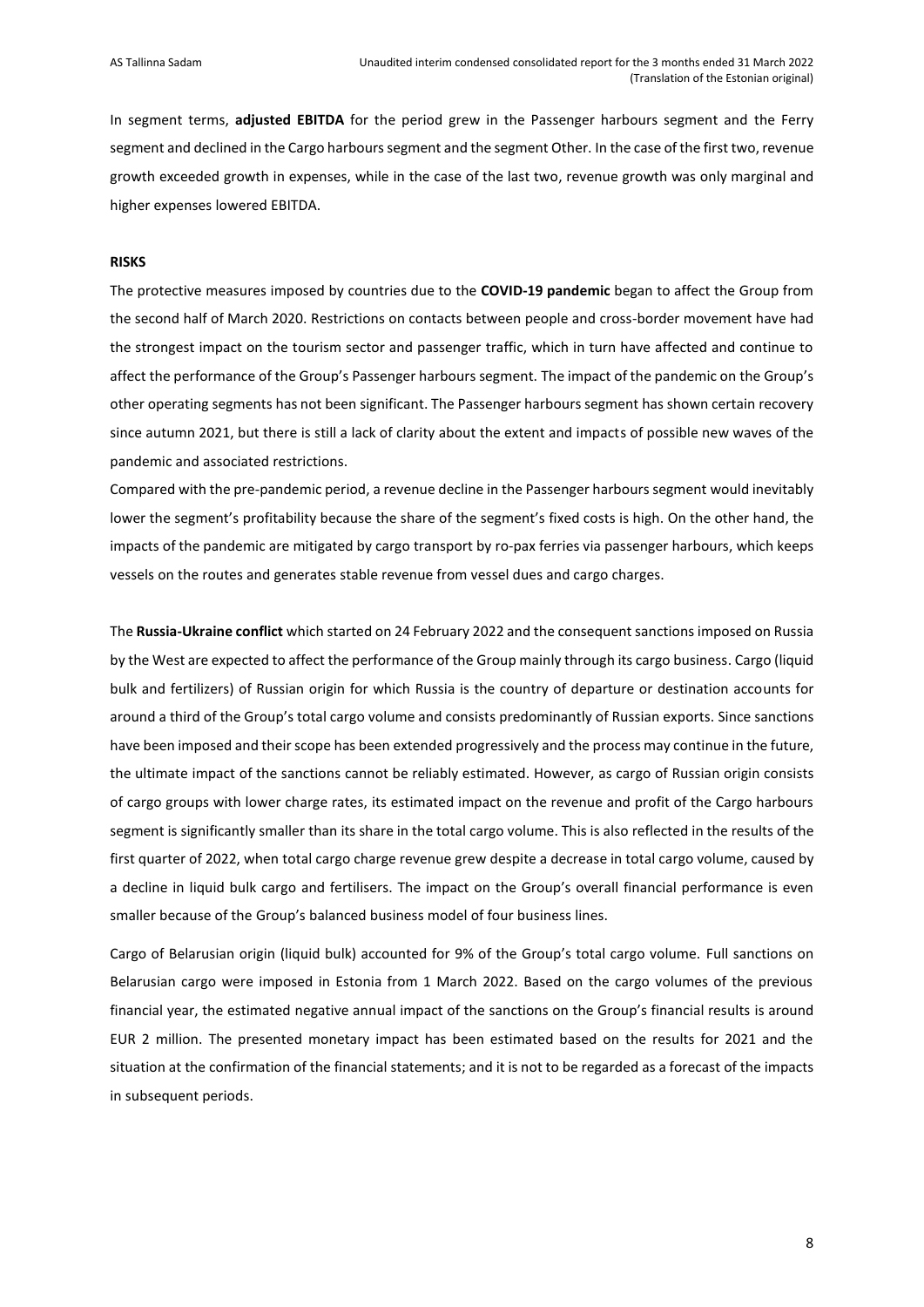All of the Group's customers that are cargo operators are companies registered in the European Union and accounts with them are settled in euros. AS Tallinna Sadam cooperates fully with its partners, the Financial Intelligence Unit and other government agencies to comply with the sanctions imposed by the European Union and to apply the sanctions responsibly to both cargo and customers. To enable Ukrainian war refugees to reach their destination as conveniently as possible, we have created separate resting areas in the passenger terminals of Old City Harbour with an option to be served in the Ukrainian language. We have also been working with travel operators to provide discounts on passenger fees for war refugees.

#### **SHARE AND SHAREHOLDERS**

AS Tallinna Sadam was listed in the Baltic Main List of the Nasdaq Tallinn Stock Exchange on 13 June 2018. The ticker symbol of the share is TSM1T and the ISIN code is EE3100021635. The company has 263,000,000 ordinary shares of which 176,295,032 (67.03%) are held by the Republic of Estonia. The par value of a share is EUR 1. Each share carries one vote at the general meeting of the shareholders.

The dynamics of the closing price of the AS Tallinna Sadam share and the volume of shares traded from listing on the Nasdaq Tallinn Stock Exchange on 13 June 2018 to 31 March 2022 are presented in the following graph:



The opening price of the share at the beginning of the first quarter was EUR 1.858. The closing price of the share at 31 March 2022 was EUR 1.65, having decreased in the first quarter by 11.2%. The company's market capitalisation at 31 March 2022 was EUR 434.0 million (31 December 2021: EUR 488.7 million).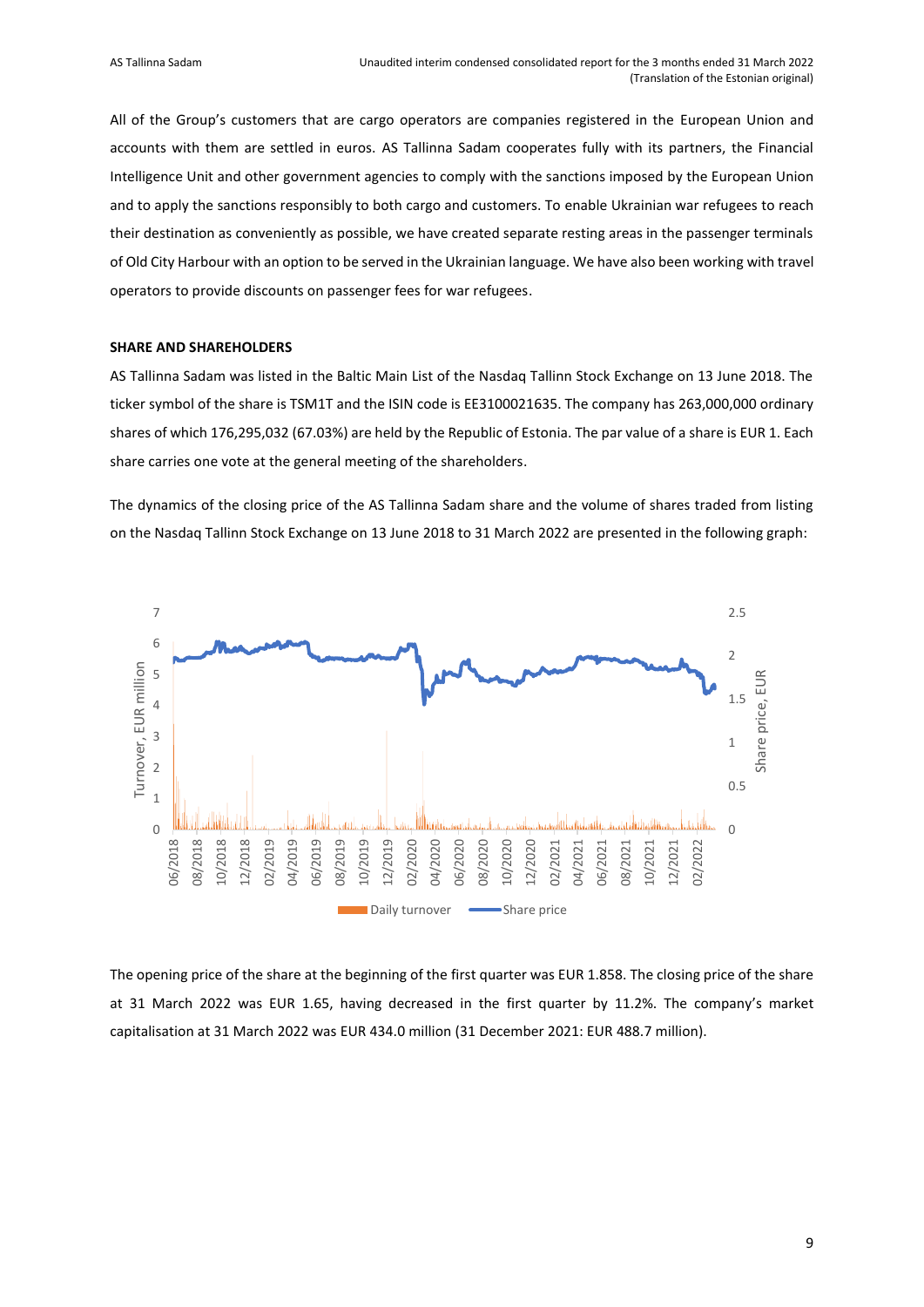The dynamics of the price of the AS Tallinna Sadam share compared with the OMX Baltic Benchmark GI index is presented in the following graph:



Source: nasdaqbaltic.com

In the first quarter of 2022, there were 23,216 transactions with the AS Tallinna Sadam share (Q4 2021: 16,671 transactions) in which 5.6 million shares (Q4 2021: 4.6 million shares) changed hands. The total turnover of the transactions was EUR 9.8 million (Q4 2021: EUR 8.5 million).

At 31 March 2022, the company had 21,218 shareholders (31 December 2021: 19,946 shareholders) but only the Republic of Estonia (through the Ministry of Economic Affairs and Communications) had an ownership interest exceeding 5%. The five largest shareholders at 31 March 2022 were:

| Name of shareholder                                     | <b>Number of shares</b> | Interest, % |
|---------------------------------------------------------|-------------------------|-------------|
| Ministry of Economic Affairs and Communications         | 176,295,032             | 67.0%       |
| European Bank for Reconstruction and Development (EBRD) | 9,350,000               | 3.6%        |
| SEB Progressiivne Pensionifond                          | 6,484,365               | 2.5%        |
| LHV Pensionifond L                                      | 5,536,570               | 2.1%        |
| State Street Bank and Trust Omnibus (USA)               | 5,135,376               | 2.0%        |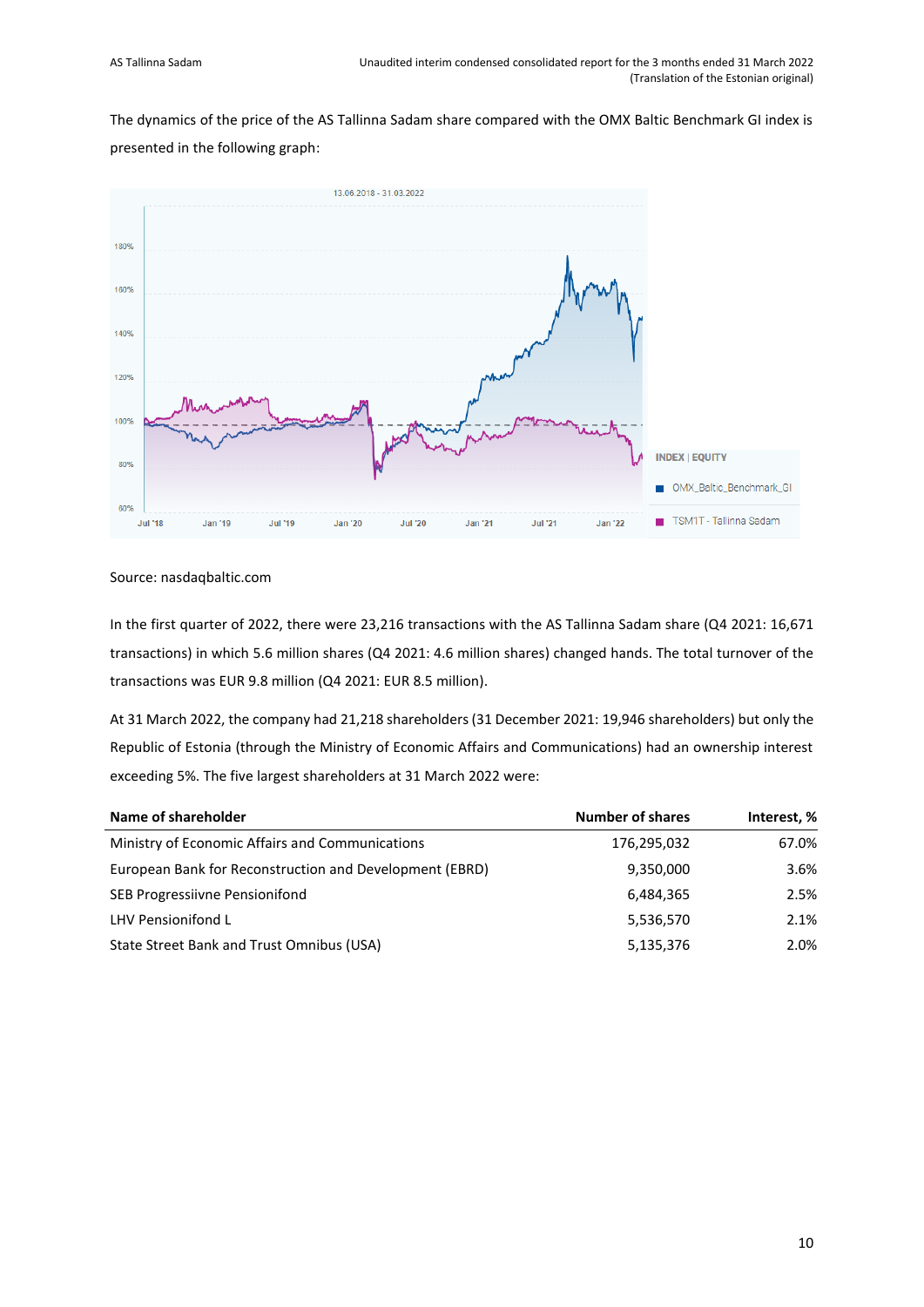In the first quarter, the shareholder structure did not change significantly compared with the end of 2021.



Chart: Shareholder structure at 31 March 2022.

# **DIVIDENDS**

On 25 April 2022, the general meeting approved the proposal of the management board to distribute in 2022 a dividend of EUR 0.097 per share and EUR 25.5 million in total, i.e. 100% of profit for the previous year. The list of shareholders entitled to receive the dividend was determined on 5 May 2022 (the ex-dividend date: 4 May 2022) and the dividend will be paid out to the shareholders on 12 May 2022 (through Nasdaq CSD). In 2021, we distributed shareholders a dividend of EUR 0.077 per share and EUR 20.3 million in total.



The dividend policy of AS Tallinna Sadam sets the target to pay regular post-tax dividends, which from 2021 should amount to at least 70% of profit for the previous year, subject to market conditions, the company's growth and development plans, while taking into account the need to maintain a reasonable level of liquidity and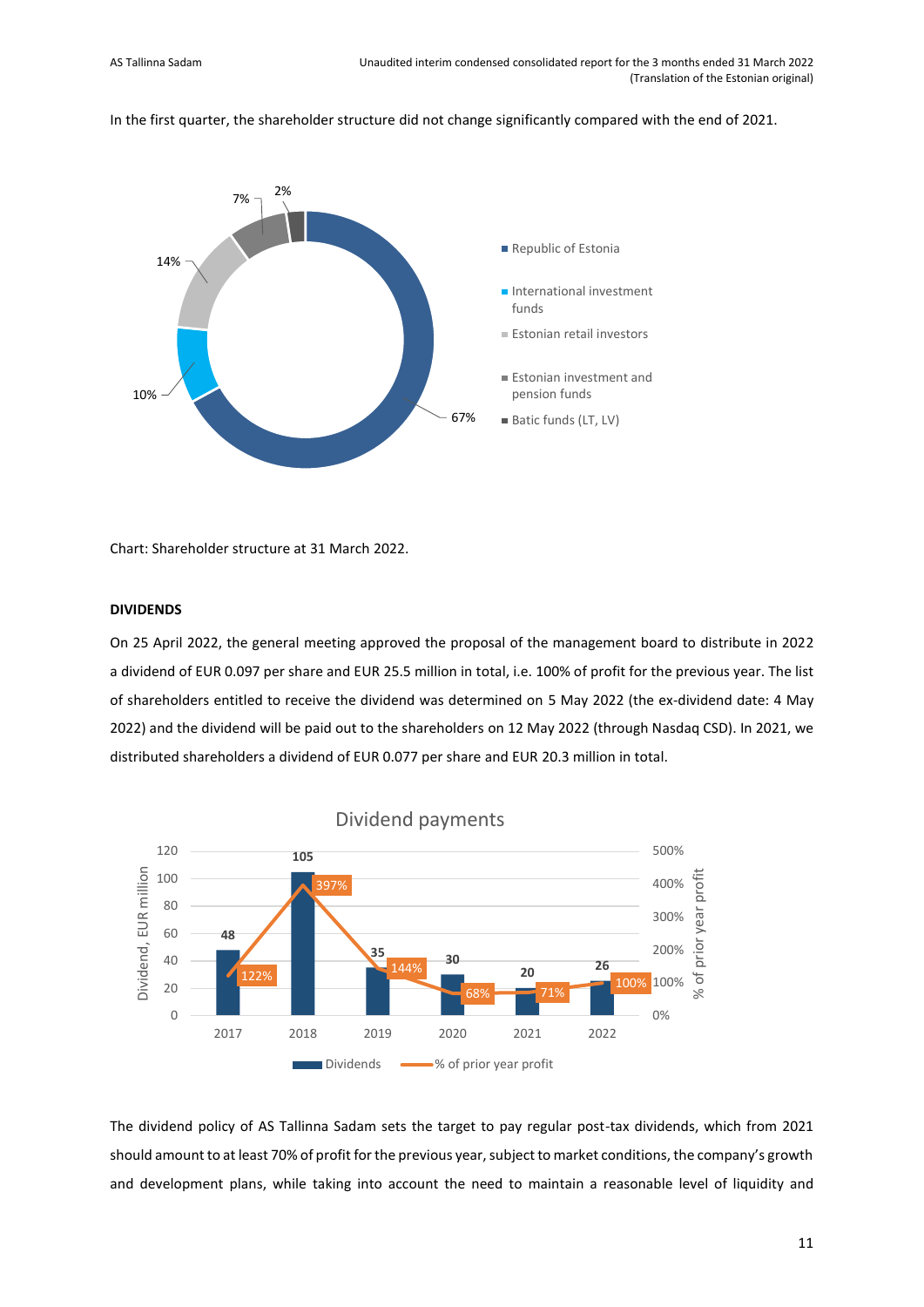excluding the impact of non-recurring transactions. The target for the period 2019–2020 was to distribute a dividend of at least EUR 30 million per year, which was met.

#### **CORPORATE GOVERNANCE**

At 31 March 2022, AS Tallinna Sadam had two wholly-held subsidiaries, OÜ TS Shipping and OÜ TS Laevad, and a 51% interest in an associate, AS Green Marine.

**The supervisory board** is responsible for the strategic planning of the company's activities and supervising the activities of the management board. According to the articles of association of AS Tallinna Sadam, the supervisory board has six to eight members. At 31 March 2022, the supervisory board had eight members: Aare Tark (chairman), Ahti Kuningas, Maarika Honkonen, Raigo Uukkivi, Urmas Kaarlep, Üllar Jaaksoo, Riho Unt and Veiko Sepp, of whom six members are independent. Under the supervisory board, there is a four-member audit committee, which consists of members of the supervisory board and provides advice in supervisory matters, and a four-member remuneration committee.

**The management board** is responsible for the day-to-day management of the company in accordance with the law and the articles of association. According to the articles of association, the management board may have two to five members. At 31 March 2022, the management board had three members: Valdo Kalm (chairman and CEO), Andrus Ait (CFO) and Margus Vihman (CCO). Andrus Ait joined the management board as Chief Financial Officer on 21 February 2022.

Further information about the company's corporate governance and the members of the management and supervisory boards is presented on the Group's website and in its annual report for 2021.

The Group follows the principles of the Corporate Governance Recommendations promulgated by the Nasdaq Tallinn Stock Exchange.

#### **SIGNIFICANT EVENTS IN THE FIRST QUARTER OF 2022**

- **1. Icebreaker Botnica's charter for summer 2022**. Baffinland Iron Mines Corporation has announced that it will use the contractual option to charter the multifunctional icebreaker Botnica in 2022 for the period from the end of June until the end of October, similar to previous years. The exact number of charter days will depend on the weather and other conditions.
- **2. Change on the management board of AS Tallinna Sadam.** In accordance with the resolution of the supervisory board, Andrus Ait was appointed as a new member of the management board and CFO of the company, effective from 21 February, for a term of five years.
- **3. Compromise with AS Tallink Grupp for the termination of a court dispute.** On 11 February 2022, the parties reached a compromise agreement on the termination of a court dispute. Consistent with the compromise, AS Tallink Grupp waived all claims submitted in the case (EUR 20.9 million in total) and AS Tallinna Sadam undertook to reduce the port dues charged from passenger ferries operating regular routes to and from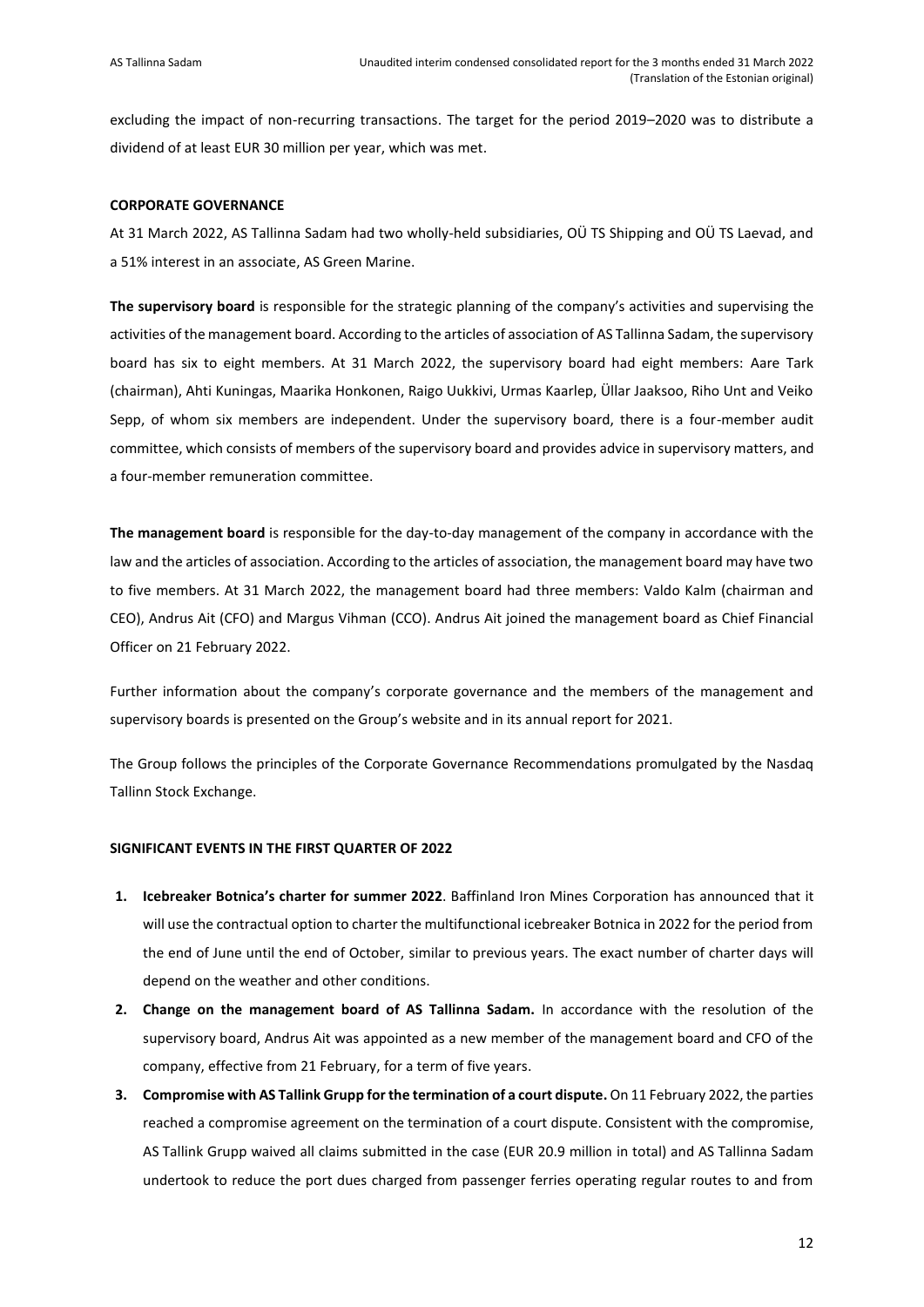Old City Harbour. As a result of the compromise agreement, AS Tallinna Sadam will reduce the tonnage charge and passenger fee by 10% and will increase the discount granted to vessels based on the Environmental Ship Index (ESI) for regular route passenger ferries visiting Old City Harbour. Starting from 2025, AS Tallinna Sadam may index the charges and fees covered by the agreement to the consumer price index to the extent of 2%. The revised rates will apply to all ferry operators operating regular routes from 1 March 2022 and the agreement will apply for 10 years. Further information is available in the [stock exchange announcement](https://view.news.eu.nasdaq.com/view?id=b50befd92811e7c3e6a0e71383e00b410&lang=en) published on 11 February 2022.

- **4. Changes on the supervisory boards of subsidiaries.** By the resolutions of the general meetings of OÜ TS Laevad and OÜ TS Shipping, subsidiaries of AS Tallinna Sadam, the former CFO / member of the management board of AS Tallinna Sadam Marko Raid was removed from the supervisory boards of both companies and the new CFO / member of the management board Andrus Ait was appointed as a new member of the supervisory boards for a term of five years starting from 28 February 2022.
- **5. The cruise terminal won Main Prize at Architecture Awards 2021 and was named Concrete Building of the Year 2021.** On 1 February, the Cultural Endowment of Estonia in Architecture, the Estonian Association of Architects, the Estonian Association of Interior Architects and the Estonian Landscape Architects Union announced architecture awards for 2021, recognising the most outstanding achievements and works in Estonian architecture and their creators. The Old City Harbour cruise terminal was awarded the Cultural Endowment of Estonia Main Prize in the category "New Space" and the Architect's Annual Award. The Association of Construction Material Producers of Estonia and the Estonian Concrete Association also granted the Old City Harbour cruise terminal, created by Salto AB OÜ and Stuudio Tallinn OÜ, the Concrete Building of the Year Award.
- **6. Partnership for the creation of green transport corridors in the Baltic Sea.** Tallinna Sadam, the Port Authorities of Gdynia, Hamburg, Roenne and Rotterdam and the Mærsk Mc-Kinney Møller Center for Zero Carbon Shipping have launched an ambitious climate action partnership aimed at creating green transport corridors in Northern Europe and the Baltic Sea by enabling the adoption of more environmentally friendly fuels and contributing to the reduction of emissions from shipping. In the initial phase of the project, a prefeasibility study will be carried out to identify potential routes, vessel types and fuels to establish green sea corridors in the Northern Europe and the Baltic Sea region. This will be followed by the assessment of the technical, regulatory and commercial feasibility of the shortlisted routes, which can lead to more concrete actions and investment decisions.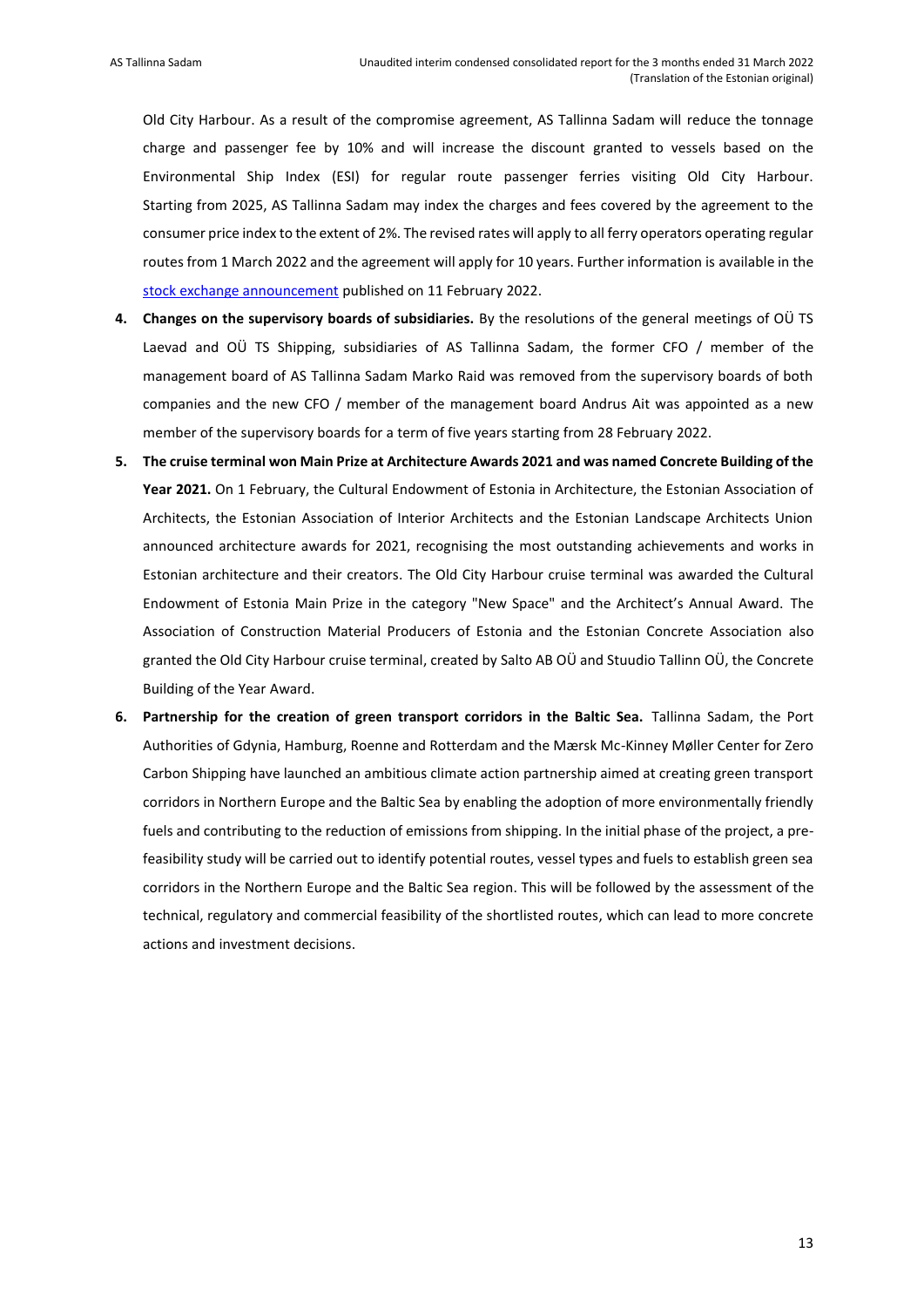# <span id="page-13-0"></span>**INTERIM CONDENSED CONSOLIDATED FINANCIAL STATEMENTS**

# <span id="page-13-1"></span>**INTERIM CONDENSED CONSOLIDATED STATEMENT OF FINANCIAL POSITION**

| In thousands of euros                |             |         |                                |
|--------------------------------------|-------------|---------|--------------------------------|
| As at                                | <b>Note</b> |         | 31 March 2022 31 December 2021 |
| <b>ASSETS</b>                        |             |         |                                |
|                                      |             |         |                                |
| <b>Current assets</b>                |             |         |                                |
| Cash and cash equivalents            |             | 41,014  | 34,840                         |
| Trade and other receivables          | 4           | 14,650  | 14,151                         |
| Contract assets                      | 10          | 285     | 0                              |
| Inventories                          |             | 515     | 399                            |
| <b>Total current assets</b>          |             | 56,464  | 49,390                         |
|                                      |             |         |                                |
| <b>Non-current assets</b>            |             |         |                                |
| Investments in an associate          | 5           | 1,786   | 1,559                          |
| Other long-term receivables          | 4           | 910     | 896                            |
| Property, plant and equipment        | 6           | 573,967 | 575,563                        |
| Intangible assets                    |             | 2,112   | 2,130                          |
| <b>Total non-current assets</b>      |             | 578,775 | 580,148                        |
|                                      |             |         |                                |
| <b>Total assets</b>                  |             | 635,239 | 629,538                        |
|                                      |             |         |                                |
| <b>LIABILITIES</b>                   |             |         |                                |
|                                      |             |         |                                |
| <b>Current liabilities</b>           |             |         |                                |
| Loans and borrowings                 | 8           | 15,916  | 15,916                         |
| Provisions                           |             | 622     | 1,572                          |
| Government grants                    |             | 1,243   | 1,223                          |
| Taxes payable                        |             | 594     | 890                            |
| Trade and other payables             | 7           | 9,905   | 10,291                         |
| <b>Contract liabilities</b>          | 10          | 3,488   | 57                             |
| <b>Total current liabilities</b>     |             | 31,768  | 29,949                         |
|                                      |             |         |                                |
| <b>Non-current liabilities</b>       |             |         |                                |
| Loans and borrowings                 | 8           | 184,398 | 187,398                        |
| Government grants                    |             | 29,587  | 29,835                         |
| Other payables                       | 7           | 601     | 652                            |
| Contract liabilities                 | 10          | 799     | 809                            |
| <b>Total non-current liabilities</b> |             | 215,385 | 218,694                        |
|                                      |             |         |                                |
| <b>Total liabilities</b>             |             | 247,153 | 248,643                        |
|                                      |             |         |                                |
| <b>EQUITY</b>                        |             |         |                                |
| Share capital                        | 9           | 263,000 | 263,000                        |
| Share premium                        |             | 44,478  | 44,478                         |
| Statutory capital reserve            |             | 21,271  | 21,271                         |
| Retained earnings (prior periods)    |             | 52,146  | 26,534                         |
| Profit for the period                |             | 7,191   | 25,612                         |
| <b>Total equity</b>                  |             | 388,086 | 380,895                        |
|                                      |             |         |                                |
| <b>Total liabilities and equity</b>  |             | 635,239 | 629,538                        |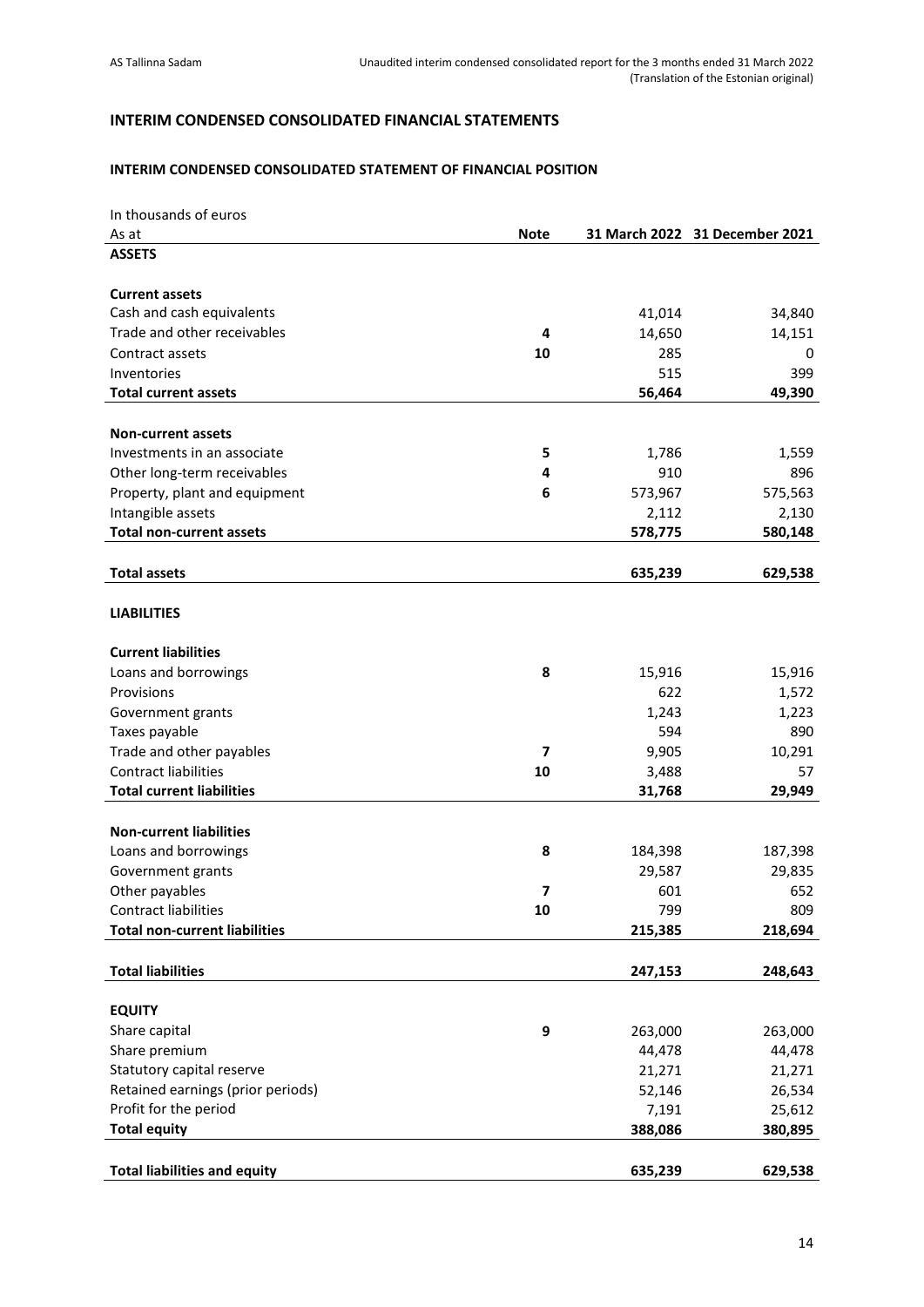# <span id="page-14-0"></span>**INTERIM CONDENSED CONSOLIDATED STATEMENT OF PROFIT OR LOSS AND OTHER COMPREHENSIVE INCOME**

for the 3 months ended 31 March

# **Consolidated statement of profit or loss**

| In thousands of euros                                          | <b>Note</b> | 2022     | 2021     |
|----------------------------------------------------------------|-------------|----------|----------|
|                                                                |             |          |          |
| Revenue                                                        | 3, 10       | 26,771   | 24,988   |
| Other income                                                   |             | 295      | 324      |
| Operating expenses                                             | 11          | $-8,663$ | $-7,302$ |
| Personnel expenses                                             |             | $-4,771$ | $-4,644$ |
| Depreciation, amortisation and impairment                      |             | $-6,287$ | $-6,022$ |
| Other expenses                                                 |             | $-128$   | $-123$   |
| <b>Operating profit</b>                                        |             | 7,217    | 7,221    |
|                                                                |             |          |          |
| <b>Finance income and costs</b>                                |             |          |          |
| Finance income                                                 |             | 31       | 10       |
| Finance costs                                                  |             | $-284$   | $-376$   |
| Finance costs - net                                            |             | $-253$   | $-366$   |
|                                                                |             |          |          |
| Share of $profit(+)/loss(-)$ of an associate                   |             |          |          |
| accounted for under the equity method                          |             | 227      | $-11$    |
| Profit before income tax                                       |             | 7,191    | 6,844    |
|                                                                |             |          |          |
| Profit for the period                                          |             | 7,191    | 6,844    |
|                                                                |             |          |          |
| Attributable to:                                               |             |          |          |
| Owners of the Parent                                           |             | 7,191    | 6,844    |
|                                                                |             |          |          |
| Basic earnings and diluted earnings per share (in euros)       |             | 0.03     | 0.03     |
| Basic earnings and diluted earnings per share - continuing     |             |          |          |
| operations (in euros)                                          |             | 0.03     | 0.03     |
|                                                                |             |          |          |
| Consolidated statement of other comprehensive income           |             |          |          |
|                                                                |             |          |          |
| In thousands of euros                                          |             | 2022     | 2021     |
|                                                                |             |          |          |
| Profit for the period                                          |             | 7,191    | 6,844    |
|                                                                |             |          |          |
| Other comprehensive income                                     |             |          |          |
| Items that may be reclassified subsequently to profit or loss: |             |          |          |
| Net fair value gain on hedging instruments in cash flow        |             |          |          |
| hedges                                                         |             | 0        | 38       |
| Total other comprehensive income                               |             | 0        | 38       |
|                                                                |             |          |          |
| Total comprehensive income for the period                      |             | 7,191    | 6,882    |
|                                                                |             |          |          |
| Attributable to:                                               |             |          |          |
| Owners of the Parent                                           |             | 7,191    | 6,882    |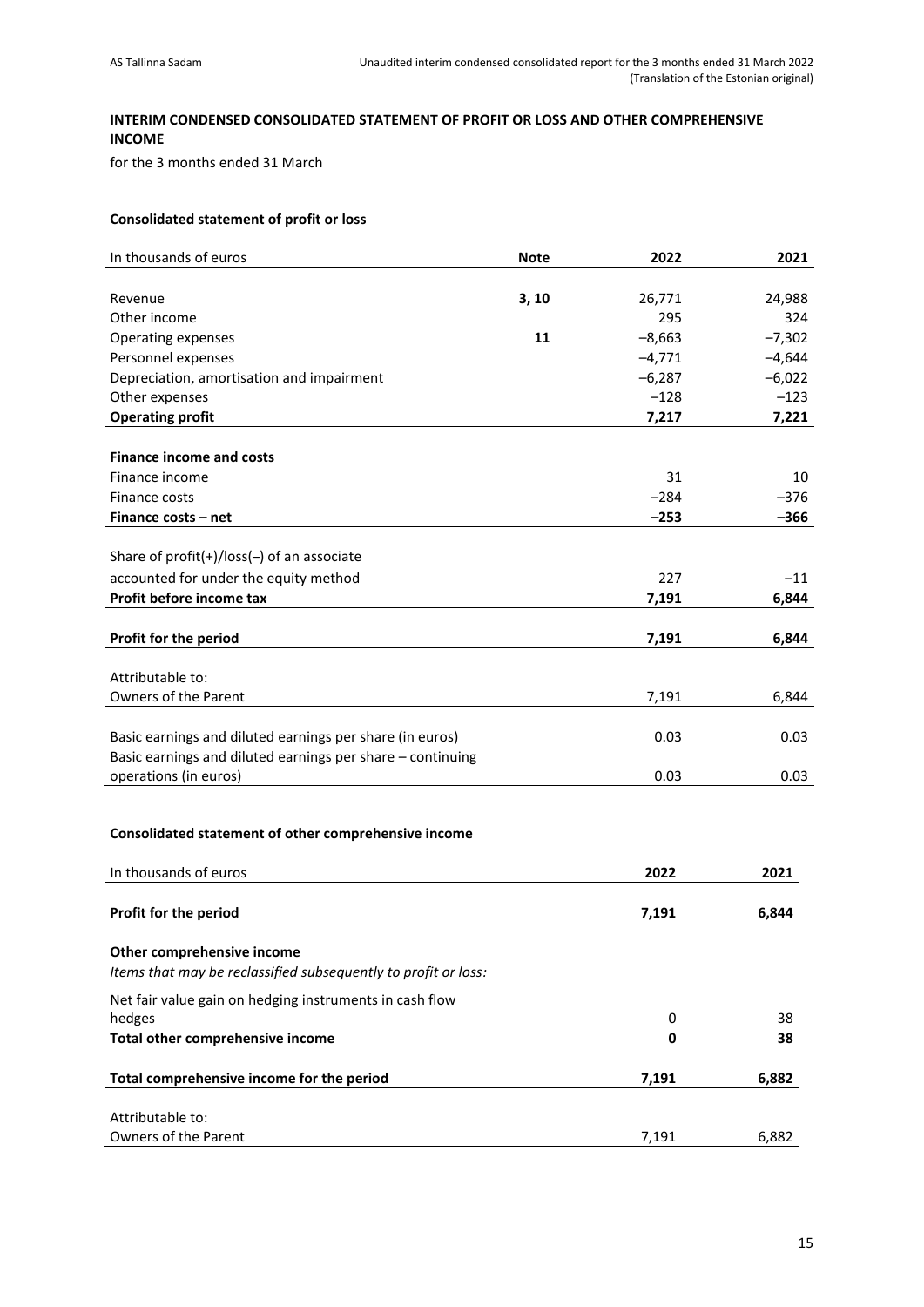# <span id="page-15-0"></span>**INTERIM CONDENSED CONSOLIDATED STATEMENT OF CASH FLOWS**

for the 3 months ended 31 March

| In thousands of euros                            | <b>Note</b> | 2022      | 2021     |
|--------------------------------------------------|-------------|-----------|----------|
|                                                  |             |           |          |
| Cash receipts from sale of goods and services    |             | 31,849    | 29,620   |
| Cash receipts related to other income            |             | 20        | 14       |
| Payments to suppliers                            |             | $-12,493$ | $-9,956$ |
| Payments to and on behalf of employees           |             | $-4,359$  | $-4,552$ |
| Payments for other expenses                      |             | $-146$    | $-111$   |
| Cash from operating activities                   |             | 14,871    | 15,015   |
|                                                  |             |           |          |
| Purchases of property, plant and equipment       |             | $-5,318$  | $-4,662$ |
| Purchases of intangible assets                   |             | $-50$     | $-218$   |
| Proceeds from sale of property, plant and        |             |           |          |
| equipment                                        |             | 28        | 119      |
| Interest received                                |             | 1         | 1        |
| Cash used in investing activities                |             | $-5,339$  | $-4,760$ |
|                                                  |             |           |          |
| Repayments of loans received                     | 8           | $-3,000$  | $-3,000$ |
| Interest paid                                    |             | $-356$    | $-491$   |
| Other payments related to financing activities   |             | $-2$      | 0        |
| Cash used in financing activities                |             | $-3,358$  | $-3,491$ |
|                                                  |             |           |          |
| <b>NET CASH FLOW</b>                             |             | 6,174     | 6,764    |
|                                                  |             |           |          |
| Cash and cash equivalents at beginning of period |             | 34,840    | 26,679   |
| Change in cash and cash equivalents              |             | 6,174     | 6,764    |
| Cash and cash equivalents at end of period       |             | 41,014    | 33,443   |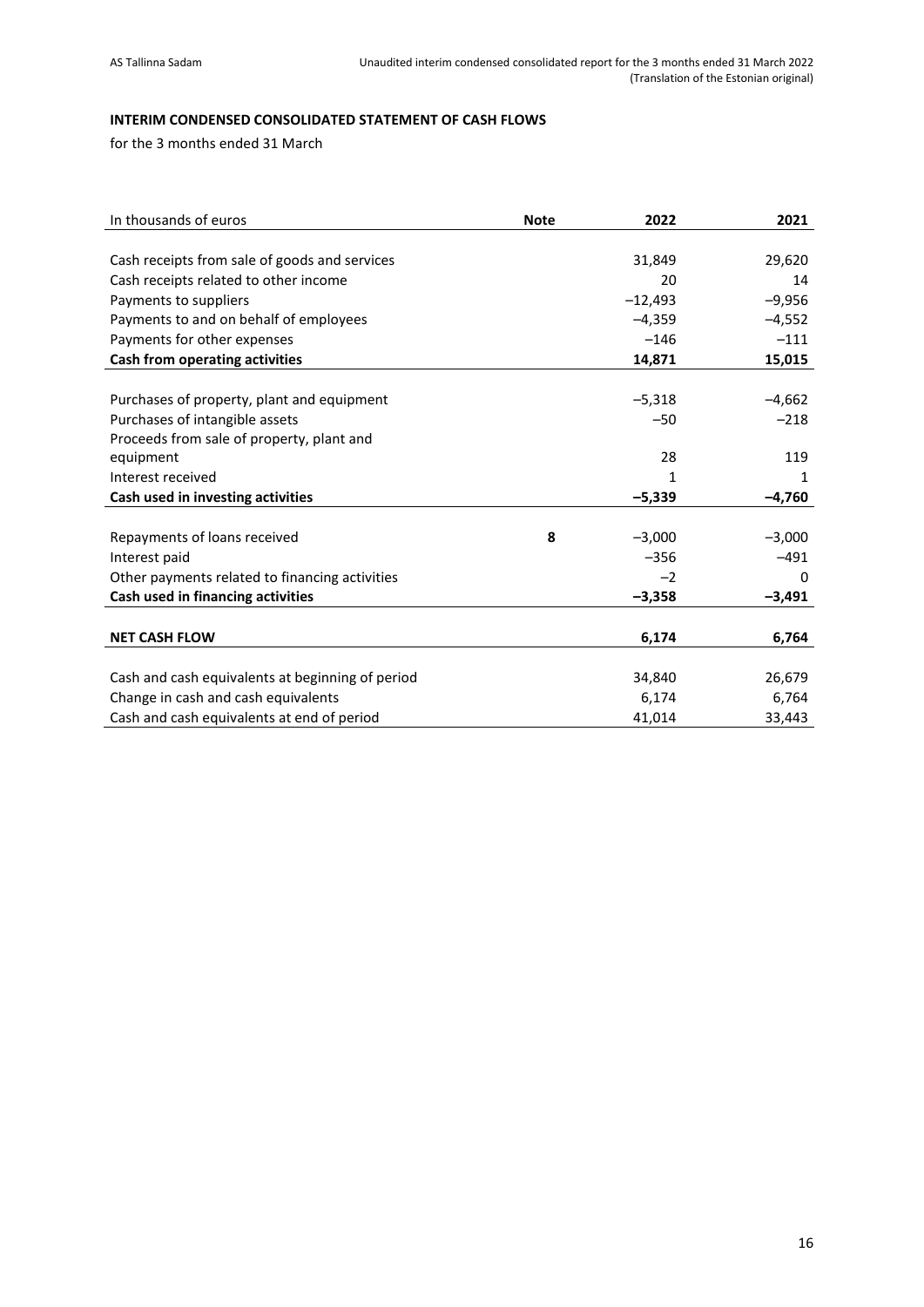# <span id="page-16-0"></span>**INTERIM CONDENSED CONSOLIDATED STATEMENT OF CHANGES IN EQUITY**

for the 3 months ended 31 March

| In thousands of euros                        | <b>Share</b><br>capital | <b>Share</b><br>premium | <b>Statutory</b><br>capital<br>reserve | Hedge<br>reserve | Retained<br>earnings | <b>Total equity</b><br>attributable to<br>owners of the<br>Parent |
|----------------------------------------------|-------------------------|-------------------------|----------------------------------------|------------------|----------------------|-------------------------------------------------------------------|
| <b>Equity at</b><br>31 December 2020         | 263,000                 | 44,478                  | 20,262                                 | $-102$           | 47,794               | 375,432                                                           |
| Profit for the period                        | 0                       | 0                       | 0                                      | 0                | 6,844                | 6,844                                                             |
| Other comprehensive income<br>for the period | 0                       | 0                       | 0                                      | 38               | 0                    | 38                                                                |
| Total comprehensive<br>income for the period | 0                       | 0                       | 0                                      | 38               | 6.844                | 6,882                                                             |
| Equity at<br>31 March 2021                   | 263,000                 | 44,478                  | 20,262                                 | -64              | 54,638               | 382,314                                                           |

| In thousands of euros                        | Share capital | <b>Share</b><br>premium | <b>Statutory</b><br>capital<br>reserve | <b>Retained</b><br>earnings | <b>Total equity</b><br>attributable<br>to owners of<br>the Parent |
|----------------------------------------------|---------------|-------------------------|----------------------------------------|-----------------------------|-------------------------------------------------------------------|
| Equity at<br>31 December 2021                | 263,000       | 44.478                  | 21.271                                 | 52,146                      | 380,895                                                           |
| Profit for the period                        | 0             | $\Omega$                | 0                                      | 7,191                       | 7,191                                                             |
| Total comprehensive<br>income for the period | 0             | 0                       | 0                                      | 7.191                       | 7,191                                                             |
| <b>Equity at</b><br>31 March 2022            | 263,000       | 44,478                  | 21,271                                 | 59,337                      | 388,086                                                           |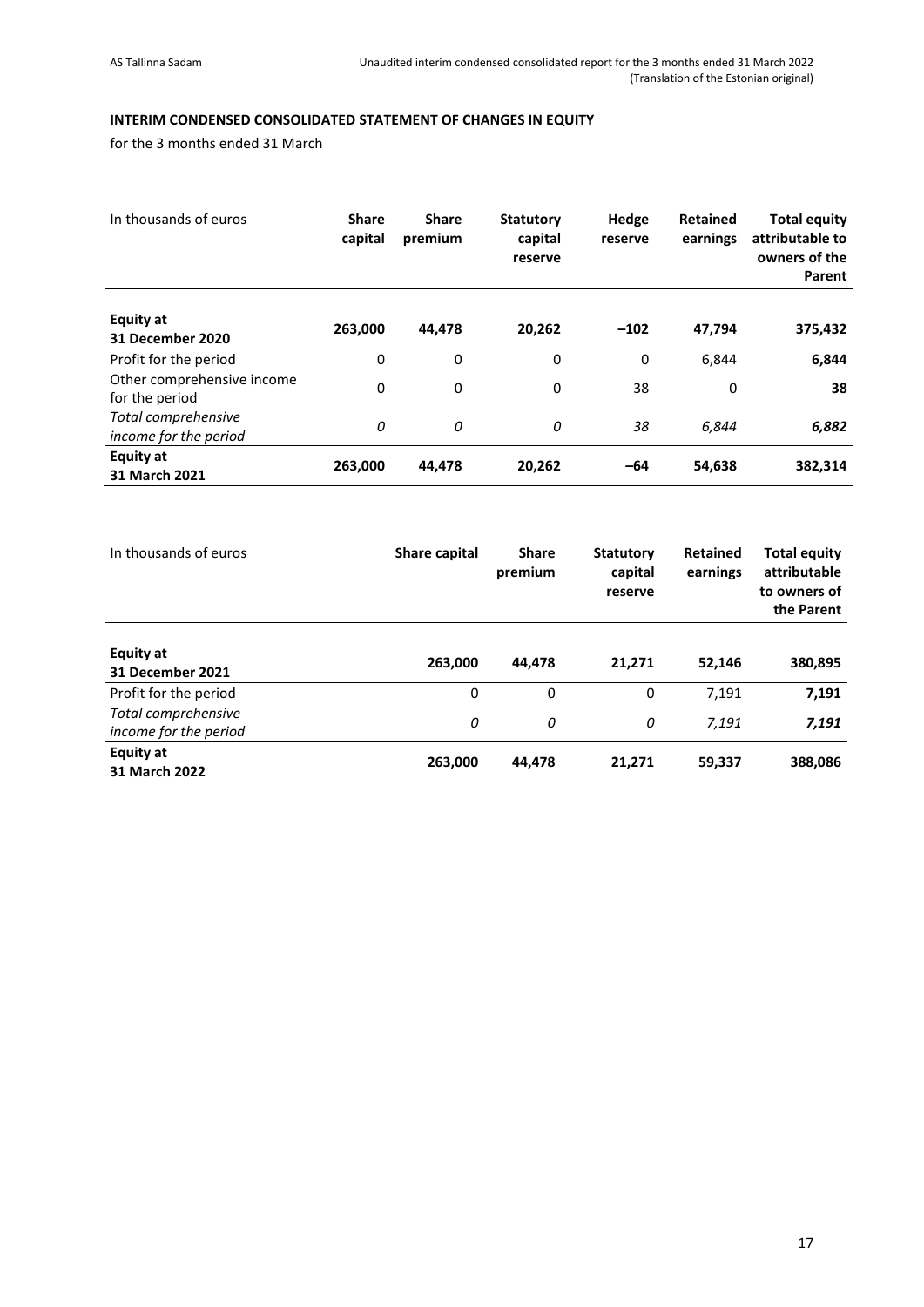# <span id="page-17-0"></span>**NOTES TO THE INTERIM CONDENSED CONSOLIDATED FINANCIAL STATEMENTS**

# <span id="page-17-1"></span>**1. REPORTING ENTITY**

AS Tallinna Sadam (also referred to as the 'Parent' or the 'Company') is a company incorporated and registered in the Republic of Estonia on 5 November 1996. The interim condensed consolidated financial statements of AS Tallinna Sadam as at and for the 3 months ended 31 March 2022 comprise the Parent and its subsidiaries (together referred to as the 'Group'). The Group's core business lines are rendering of port services in the capacity of a landlord port, organising ferry service between Estonia's mainland and biggest islands and operating the multifunctional icebreaker Botnica.

The Group owns four harbours: Old City, Saaremaa, Muuga and Paldiski South. Old City Harbour in the centre of Tallinn and Saaremaa Harbour designed for receiving cruise ships provide mainly passenger harbour services. Muuga Harbour, which is Estonia's largest cargo harbour, and Paldiski South Harbour provide mainly cargo harbour services. In addition, the Group provides the services set out in the port rules in Paljassaare Harbour under a service contract.

The Group's subsidiaries at 31 March 2022 and 31 December 2021:

| Subsidiary     | <b>Domicile</b> | Ownership interest (%) Core business line |                                                      |
|----------------|-----------------|-------------------------------------------|------------------------------------------------------|
| OÜ TS Shipping | Republic of     | 100                                       | Rendering icebreaking and other offshore support     |
|                | Estonia         |                                           | services with the multifunctional icebreaker Botnica |
| OÜ TS Laevad   | Republic of     | 100                                       | Rendering domestic ferry service between Estonia's   |
|                | Estonia         |                                           | mainland and biggest islands                         |

In addition, the Group has a 51% interest in the associate AS Green Marine but it does not have control of the entity's decision-making. In the Group's financial statements, the interest in the associate is accounted for using the equity method.

The address of the Parent's registered office is Sadama 25, Tallinn 15051, the Republic of Estonia. The ultimate controlling party of AS Tallinna Sadam is the Republic of Estonia (ownership interest of 67.03% through the Ministry of Economic Affairs and Communications).

# <span id="page-17-2"></span>**2. ACCOUNTING POLICIES**

These interim condensed consolidated financial statements for the 3 months ended 31 March 2022 have been prepared in accordance with International Accounting Standard 34 *Interim Financial Reporting*.

The interim condensed consolidated financial statements should be read in conjunction with the consolidated financial statements and related notes and explanations included in the Group's annual report for the year ended 31 December 2021. See note 2 to the consolidated financial statements in the annual report for 2021 for additional information about material accounting policies.

The interim condensed consolidated financial statements have been prepared using the same accounting policies as those applied on the preparation of the Group's consolidated financial statements for 2021. The Group has not early adopted any standard, interpretation or amendment that has been issued but is not yet effective. The interim condensed consolidated financial statements are presented in thousands of euros.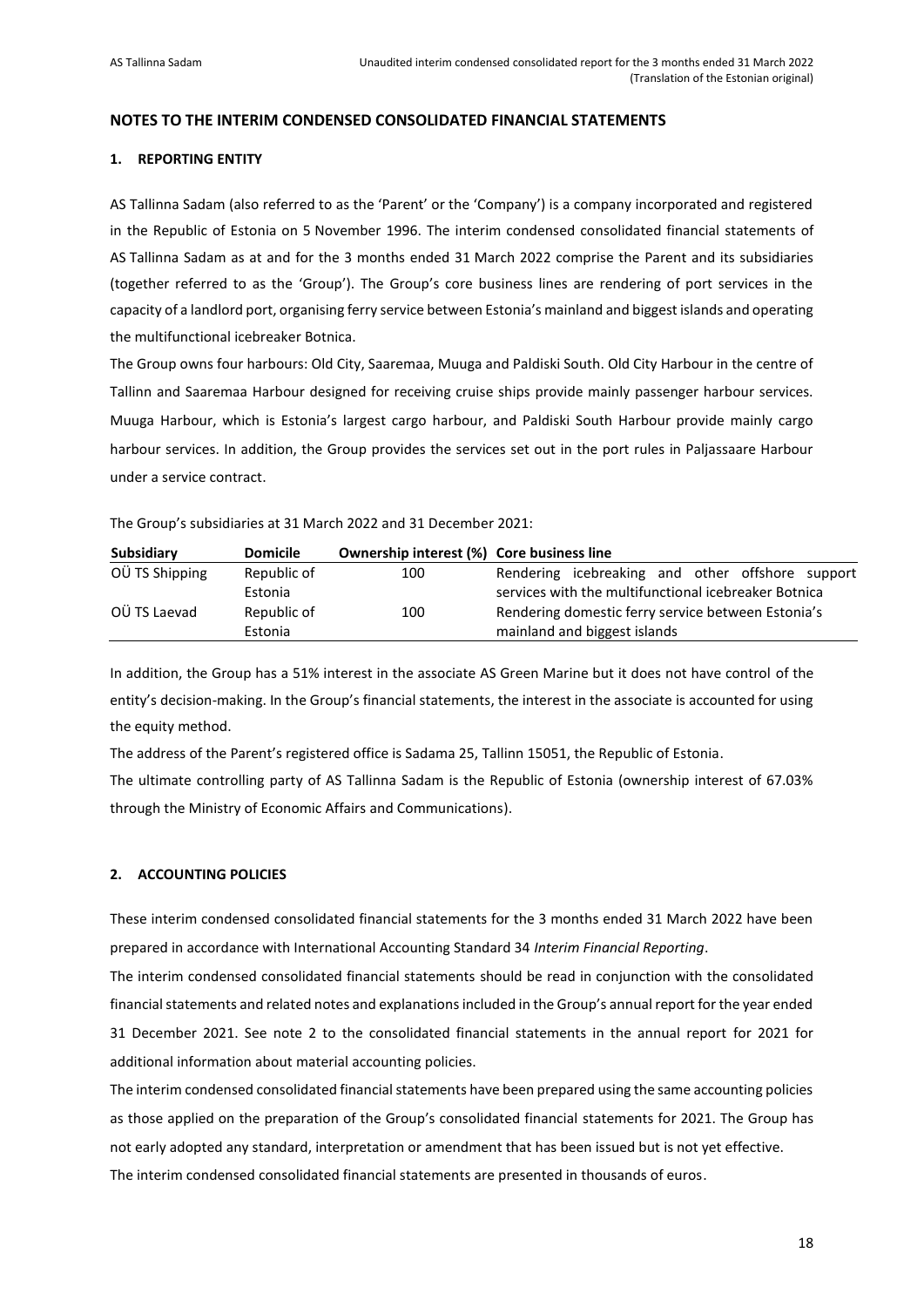# <span id="page-18-0"></span>**3. OPERATING SEGMENTS**

|                                       | For the 3 months ended 31 March 2022 |          |          |        |              |
|---------------------------------------|--------------------------------------|----------|----------|--------|--------------|
|                                       | Passenger                            | Cargo    |          |        |              |
| In thousands of euros                 | harbours                             | harbours | Ferry    | Other  | <b>Total</b> |
| Vessel dues                           | 3,253                                | 4,220    | 0        | 0      | 7,473        |
| Cargo charges                         | 364                                  | 1,377    | 0        | 0      | 1,741        |
| Passenger fees                        | 1,348                                | 44       | 0        | 0      | 1,392        |
| Sale of electricity                   | 297                                  | 1,401    | 0        | 0      | 1,698        |
| Sale of ferry services - ticket sales | 0                                    | 0        | 1,926    | 0      | 1,926        |
| Sale of other services                | 230                                  | 179      | 10       | 1      | 420          |
| Lease income                          | 521                                  | 2,431    | 149      | 0      | 3,101        |
| Charter fees                          | 0                                    | 0        | 0        | 3,667  | 3,667        |
| Sale of ferry services - government   |                                      |          |          |        |              |
| support                               | 0                                    | 0        | 5,353    | 0      | 5,353        |
| Total segment revenue* (note 10)      | 6,013                                | 9,652    | 7,438    | 3,668  | 26,771       |
| <b>Adjusted segment EBITDA</b>        | 2,530                                | 5,128    | 3,235    | 2,589  | 13,482       |
| Depreciation and amortisation         | $-1,958$                             | $-2,218$ | $-1,447$ | $-590$ | $-6,213$     |
| <b>Impairment losses</b>              | $-74$                                | 0        | 0        | 0      | $-74$        |
| Amortisation of government grants     |                                      |          |          |        |              |
| received                              | 97                                   | 152      | 0        | 0      | 249          |
| Share of profit of an associate       |                                      |          |          |        |              |
| accounted for under                   |                                      |          |          |        |              |
| the equity method                     | $\Omega$                             | $\Omega$ | 0        | $-227$ | $-227$       |
| <b>Segment operating profit</b>       | 595                                  | 3,062    | 1,788    | 1,772  | 7,217        |
| Finance income and costs, net         |                                      |          |          |        | $-253$       |
| Share of profit of an associate       |                                      |          |          |        |              |
| accounted for under                   |                                      |          |          |        |              |
| the equity method                     |                                      |          |          |        | 227          |
| Profit for the period                 |                                      |          |          |        | 7,191        |

\* Total segment revenue represents revenue from external customers and excludes inter-segment revenue of EUR 113 thousand and EUR 3 thousand for the Passenger harbours and Cargo harbours segments, respectively, which was eliminated during consolidation.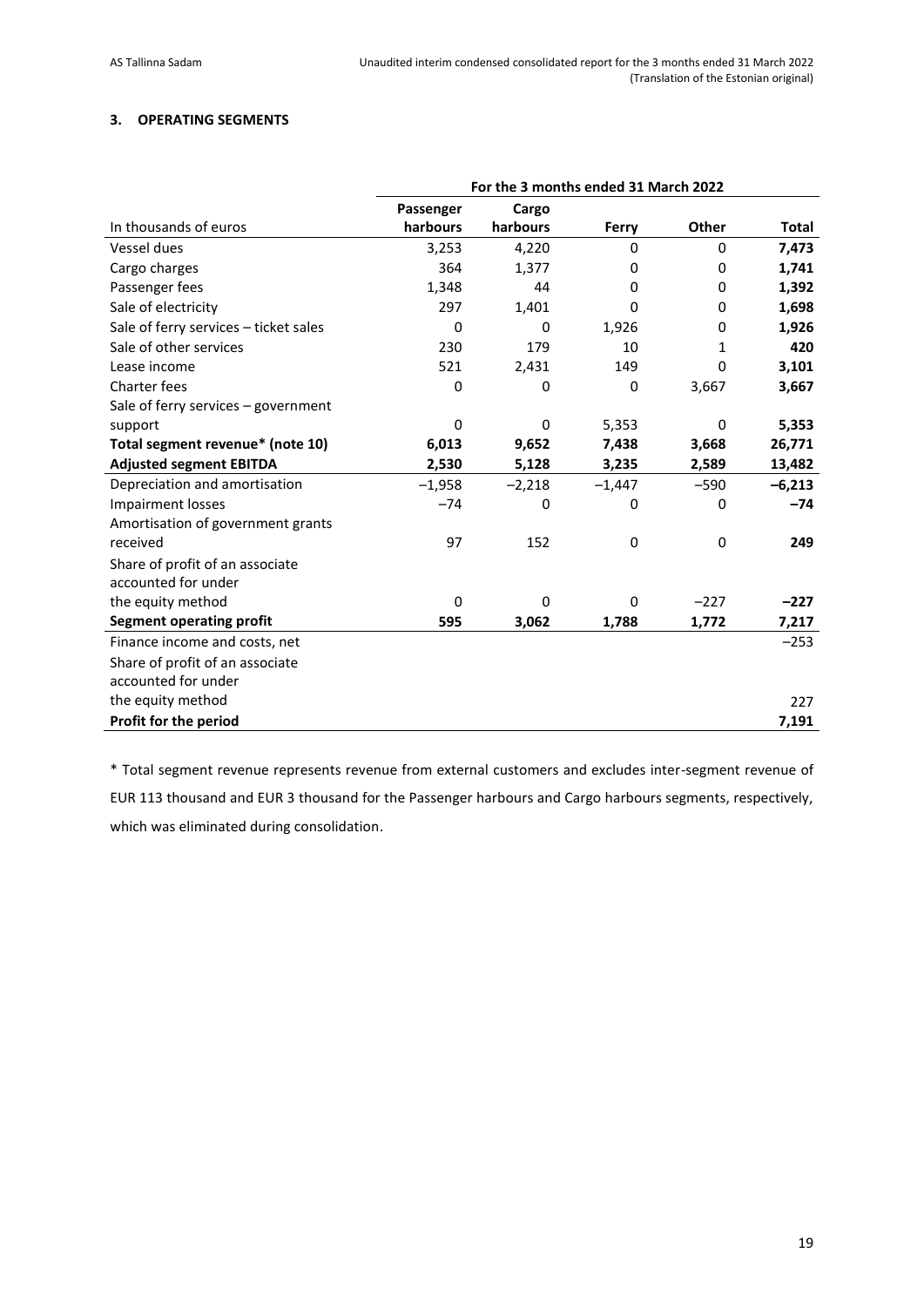# *Note 3 continued*

|                                       | For the 3 months ended 31 March 2021 |          |          |        |              |
|---------------------------------------|--------------------------------------|----------|----------|--------|--------------|
|                                       | Passenger                            | Cargo    |          |        |              |
| In thousands of euros                 | harbours                             | harbours | Ferry    | Other  | <b>Total</b> |
| Vessel dues                           | 3,293                                | 4,338    | 0        | 0      | 7,631        |
| Cargo charges                         | 313                                  | 1,246    | 0        | 0      | 1,559        |
| Passenger fees                        | 568                                  | 48       | 0        | 0      | 616          |
| Sale of electricity                   | 301                                  | 1,358    | 0        | 0      | 1,659        |
| Sale of ferry services - ticket sales | 0                                    | 0        | 1,606    | 0      | 1,606        |
| Sale of other services                | 121                                  | 267      | 18       | 0      | 406          |
| Lease income                          | 367                                  | 2,317    | 99       | 0      | 2,783        |
| Charter fees                          | 0                                    | 0        | 0        | 3,613  | 3,613        |
| Sale of ferry services - government   |                                      |          |          |        |              |
| support                               | $\Omega$                             | $\Omega$ | 5,115    | 0      | 5,115        |
| Total segment revenue* (note 10)      | 4,963                                | 9,574    | 6,838    | 3,613  | 24,988       |
| <b>Adjusted segment EBITDA</b>        | 1,821                                | 5,587    | 2,994    | 2,620  | 13,022       |
| Depreciation and amortisation         | $-1,705$                             | $-2,301$ | $-1,493$ | $-523$ | $-6,022$     |
| Amortisation of government grants     |                                      |          |          |        |              |
| received                              | 57                                   | 153      | 0        | 0      | 210          |
| Share of loss of an associate         |                                      |          |          |        |              |
| accounted for under the equity        |                                      |          |          |        |              |
| method                                | 0                                    | 0        | 0        | 11     | 11           |
| <b>Segment operating profit</b>       | 173                                  | 3,439    | 1,501    | 2,108  | 7,221        |
| Finance income and costs, net         |                                      |          |          |        | $-366$       |
| Share of loss of an associate         |                                      |          |          |        |              |
| accounted for under the equity        |                                      |          |          |        |              |
| method                                |                                      |          |          |        | $-11$        |
| Profit for the period                 |                                      |          |          |        | 6,844        |

\* Total segment revenue represents revenue from external customers and excludes inter-segment revenue of EUR 3 thousand and EUR 50 thousand for the Passenger harbours and Cargo harbours segments, respectively, which was eliminated during consolidation.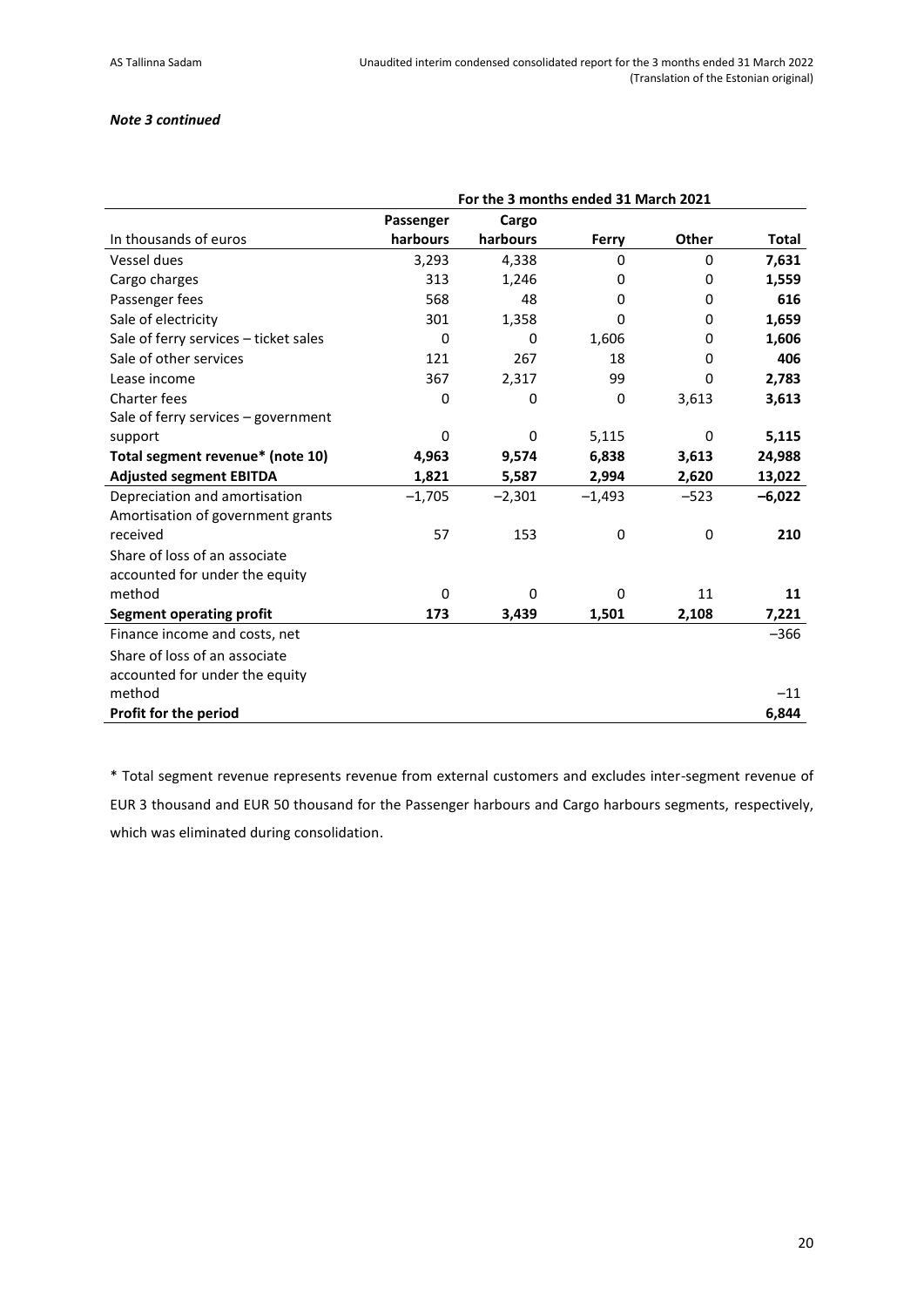# <span id="page-20-0"></span>**4. TRADE AND OTHER RECEIVABLES**

| In thousands of euros                    |        | 31 March 2022 31 December 2021 |
|------------------------------------------|--------|--------------------------------|
|                                          |        |                                |
| Trade receivables                        | 6,958  | 6,544                          |
| Allowance for credit losses              | $-565$ | $-445$                         |
| Prepaid taxes                            | 1,118  | 1,013                          |
| Government grants receivable             | 6,018  | 6,017                          |
| Other prepayments                        | 503    | 552                            |
| Receivables from an associate (note 15)  |        | 8                              |
| Other receivables                        | 1,521  | 1,358                          |
| <b>Total trade and other receivables</b> | 15,560 | 15,047                         |
|                                          |        |                                |
| Of which current receivables             | 14,650 | 14,151                         |
| non-current receivables                  | 910    | 896                            |

# **Trade receivables – expected credit loss matrix**

| In thousands of euros               |              |          | Days past due |        |        |        |
|-------------------------------------|--------------|----------|---------------|--------|--------|--------|
| <b>At 31 March 2022</b>             | Not past due | $0 - 30$ | $31-60$       | 61-90  | >90    | Total  |
| Expected credit loss rate           | 5.33%        | 1.5%     | 3.0%          | 80.0%  | 100.0% |        |
| Total trade receivables             | 6,434        | 235      | 26            | 231    | 32     | 6,958  |
| Lifetime expected credit loss (ECL) | $-343$       | $-4$     | $-1$          | $-185$ | $-32$  | $-565$ |
|                                     |              |          |               |        |        | 6,393  |
| At 31 December 2021                 |              |          |               |        |        |        |
| Expected credit loss rate           | 6.4%         | 1.5%     | 3.0%          | 80.0%  | 100.0% |        |
| Total trade receivables             | 6,238        | 164      | 99            | 10     | 33     | 6,544  |
| Lifetime expected credit loss (ECL) | $-399$       | $-2$     | -3            | -8     | $-33$  | $-445$ |
|                                     |              |          |               |        |        | 6,099  |

# <span id="page-20-1"></span>**5. INVESTMENTS IN AN ASSOCIATE**

| In thousands of euros           | 31 March 2022 | 31 March 2021 |  |  |
|---------------------------------|---------------|---------------|--|--|
| For the 3 months ended 31 March |               |               |  |  |
| Income                          | 1,669         | 1,003         |  |  |
| Expenses                        | 1,239         | 987           |  |  |
| Net profit                      | 422           | -6            |  |  |

| In thousands of euros                                      | At 31 March 2022 | At 31 December 2021 |
|------------------------------------------------------------|------------------|---------------------|
| Net assets of the associate                                | 3,501            | 3.056               |
| The Group's ownership interest in the associate, %         | 51%              | 51%                 |
| Carrying amount of the Group's investment in the associate |                  |                     |
| in the Group's statement of financial position             | 1.786            | 1,559               |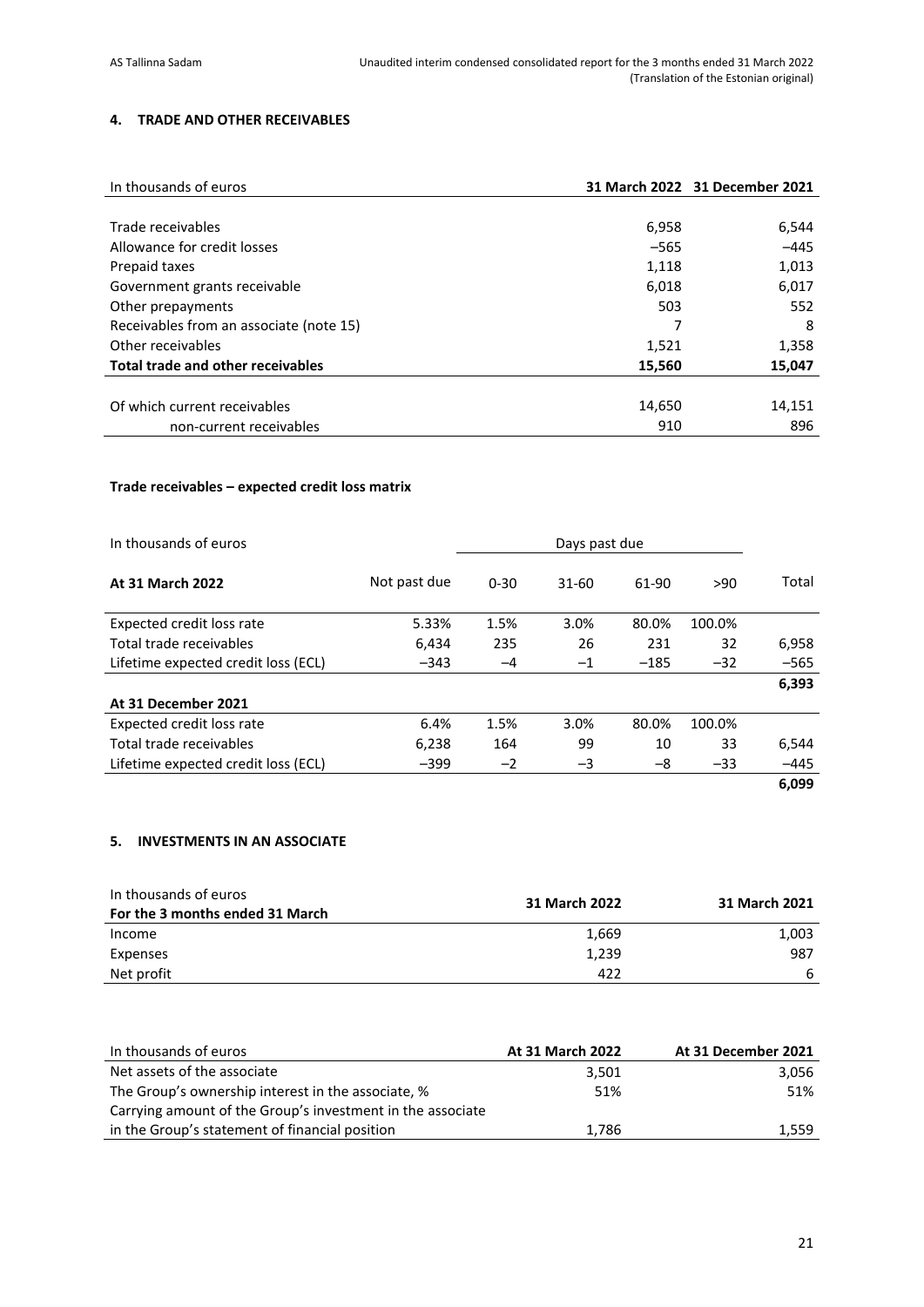# <span id="page-21-0"></span>**6. PROPERTY, PLANT AND EQUIPMENT**

| In thousands of euros | Land and<br>buildings | <b>Plant and</b><br>equipment | Other items of<br>property, plant<br>and equipment construction | <b>Assets</b><br>under | Pre-<br>payments | <b>Total</b> |
|-----------------------|-----------------------|-------------------------------|-----------------------------------------------------------------|------------------------|------------------|--------------|
|                       |                       |                               |                                                                 |                        |                  |              |
| At 31 December 2021   |                       |                               |                                                                 |                        |                  |              |
| Cost                  | 648,873               | 254,742                       | 8,634                                                           | 3,790                  | 16               | 916,055      |
| Accumulated           |                       |                               |                                                                 |                        |                  |              |
| depreciation and      |                       |                               |                                                                 |                        |                  |              |
| impairment losses     | $-237,547$            | $-96,898$                     | $-6,047$                                                        | 0                      | $\pmb{0}$        | $-340,492$   |
| Carrying amount at    |                       |                               |                                                                 |                        |                  |              |
| 31 December 2021      | 411,326               | 157,844                       | 2,587                                                           | 3,790                  | 16               | 575,563      |
| Movements in the      |                       |                               |                                                                 |                        |                  |              |
| 3 months ended        |                       |                               |                                                                 |                        |                  |              |
| 31 March 2022         |                       |                               |                                                                 |                        |                  |              |
| Acquisition and       |                       |                               |                                                                 |                        |                  |              |
| reconstruction        | 346                   | 125                           | 119                                                             | 3,317                  | 648              | 4,555        |
| Sales at carrying     |                       |                               |                                                                 |                        |                  |              |
| amount                | 0                     | $-16$                         | 0                                                               | $-7$                   | 0                | $-23$        |
| Depreciation charge   | $-3,035$              | $-2,829$                      | $-190$                                                          | $\Omega$               | 0                | $-6,054$     |
| Impairment            | 0                     | $\mathbf 0$                   | 0                                                               | $-74$                  | $\Omega$         | $-74$        |
| Reclassification at   |                       |                               |                                                                 |                        |                  |              |
| carrying amount       | 0                     | 363                           | 0                                                               | $-347$                 | $-16$            | 0            |
|                       |                       |                               |                                                                 |                        |                  |              |
| At 31 March 2022      |                       |                               |                                                                 |                        |                  |              |
| Cost                  | 649,092               | 254,922                       | 8,706                                                           | 6,679                  | 648              | 920,047      |
| Accumulated           |                       |                               |                                                                 |                        |                  |              |
| depreciation and      |                       |                               |                                                                 |                        |                  |              |
| impairment losses     | $-240,455$            | $-99,435$                     | $-6,190$                                                        | 0                      | 0                | $-346,080$   |
| Carrying amount at    |                       |                               |                                                                 |                        |                  |              |
| 31 March 2022         | 408,637               | 155,487                       | 2,516                                                           | 6,679                  | 648              | 573,967      |

# <span id="page-21-1"></span>**7. TRADE AND OTHER PAYABLES**

| In thousands of euros                          | 31 March 2022 | 31 December 2021 |
|------------------------------------------------|---------------|------------------|
| At                                             |               |                  |
|                                                |               |                  |
| Trade payables                                 | 5,379         | 6,739            |
| Payables to employees                          | 1,801         | 1,337            |
| Interest payable                               | 222           | 299              |
| Accrued taxes payable on employee remuneration | 960           | 654              |
| Advances for goods and services                | 1,009         | 645              |
| Payables to an associate (note 15)             | 126           | 153              |
| Other payables                                 | 1,009         | 1,116            |
| Total trade and other payables                 | 10,506        | 10,943           |
|                                                |               |                  |
| Of which current liabilities                   | 9,905         | 10,291           |
| non-current liabilities                        | 601           | 652              |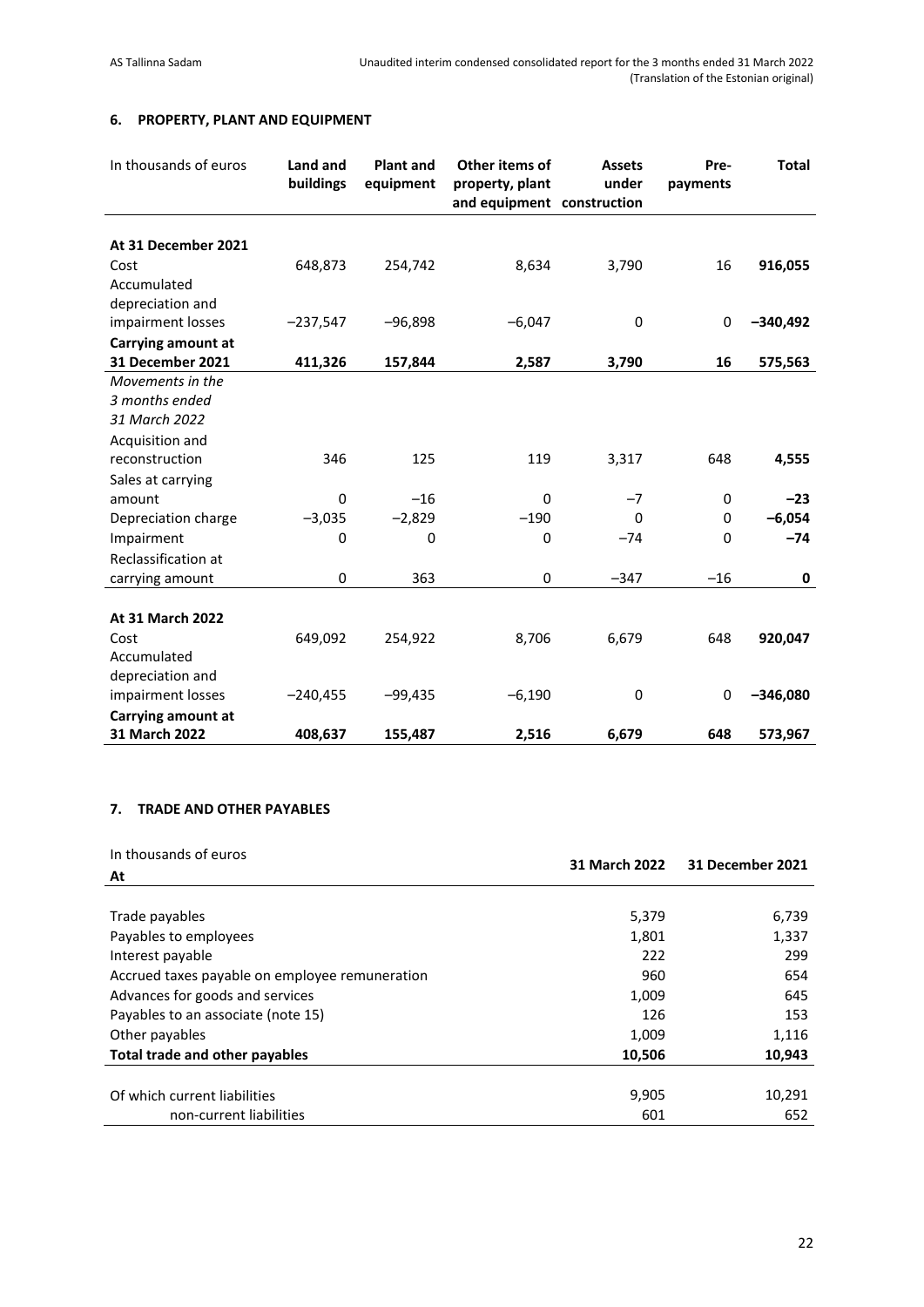# <span id="page-22-0"></span>**8. LOANS AND BORROWINGS**

In thousands of euros

| At                                |         | 31 March 2022 31 December 2021 |
|-----------------------------------|---------|--------------------------------|
|                                   |         |                                |
| <b>Current portion</b>            |         |                                |
| Loans and borrowings              | 8,266   | 8,266                          |
| Debt securities                   | 7,650   | 7,650                          |
| <b>Total current portion</b>      | 15,916  | 15,916                         |
|                                   |         |                                |
| <b>Non-current portion</b>        |         |                                |
| Loans and borrowings              | 42,798  | 45,798                         |
| Debt securities                   | 141,600 | 141,600                        |
| <b>Total non-current portion</b>  | 184,398 | 187,398                        |
|                                   |         |                                |
| <b>Total loans and borrowings</b> | 200,314 | 203,314                        |

# **Debt securities**

All debt securities have been issued in euros and have floating interest rates (a base rate of 3-month or 6-month Euribor plus a fixed risk margin). At 31 March 2022, AS Tallinna Sadam had two debt security issues with final maturities in 2026 and 2027. In line with settlement schedules, no debt securities were redeemed in the threemonth period ended 31 March 2022. At 31 March 2022, the weighted average interest rate of the debt securities was 0.48% (31 December 2021: 0.49%). The interest rate risk of the debt securities issued has not been hedged with interest rate swaps.

#### **Loans**

All loan agreements are denominated in euros and have floating interest rates (the base rate is 6-month Euribor). The final maturities of outstanding loan liabilities fall in the period 2024 to 2030. Principal repayments made in the 3-month period ended 31 March 2022 amounted to EUR 3,000 thousand (3-month period ended 31 March 2021: EUR 3,000 thousand).

At 31 March 2022, the weighted average interest rate of drawn loans was 0.76% (31 December 2021: 0.77%) (at 31 March 2022 the Group did not have any undrawn loans or credit limits). The interest rate risk of loans taken has not been hedged with interest rate swaps.

## **Contractual maturities of loans and borrowings**

| In thousands of euros             |               |
|-----------------------------------|---------------|
| At                                | 31 March 2022 |
|                                   |               |
| $< 6$ months                      | 4,383         |
| $6 - 12$ months                   | 11,533        |
| $1 - 5$ years                     | 112,898       |
| > 5 years                         | 71,500        |
| <b>Total loans and borrowings</b> | 200,314       |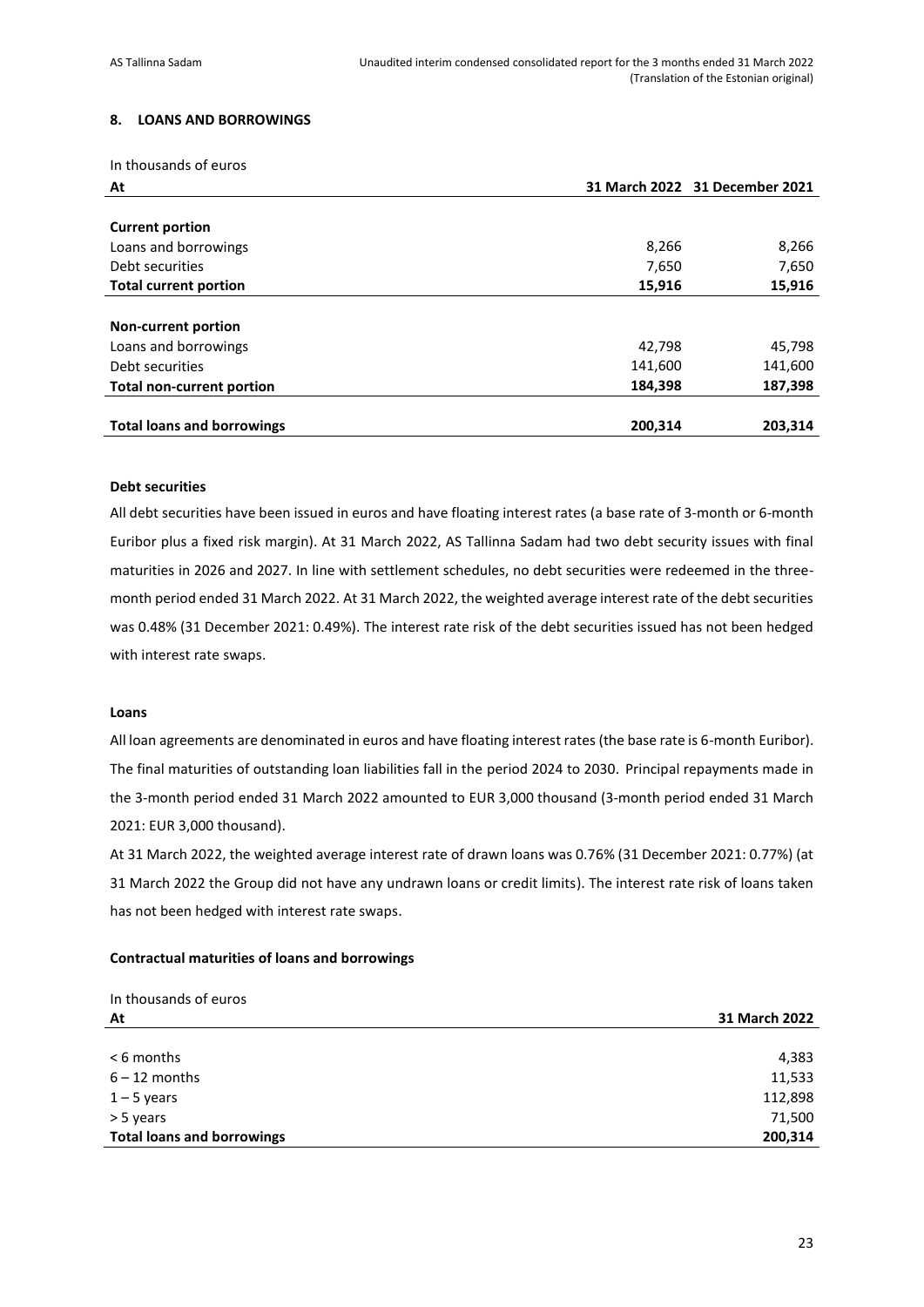#### *Note 8 continued*

#### **Fair value**

In the reporting period, the assessment of the Group's risk level did not change and there were no significant changes in the interest rates of international financial markets. Thus, according to the Group's assessment, at 31 March 2022 and 31 December 2021 the fair values of loans and debt securities that are measured at amortised cost did not differ significantly from their carrying amounts.

All loan and debt securities agreements currently in force are unsecured, i.e. no assets have been pledged to cover the liabilities, and the debt securities are not listed. The Group has fulfilled all its obligations under the loan and debt securities agreements, including those resulting from special terms. At 31 March 2022, the Group was in compliance with all covenants that set requirements to its financial indicators.

## <span id="page-23-0"></span>**9. EQUITY**

#### **Share capital and share premium**

At 31 March 2022, AS Tallinna Sadam had 263,000,000 registered ordinary shares (31 December 2021: 263,000,000 shares), of which 67.03% were held by the Republic of Estonia (through the Ministry of Economic Affairs and Communications) and 32.97% were held by Estonian and international investment funds, banks, pension funds and retail investors. The par value of a share is EUR 1.

According to the articles of association of AS Tallinna Sadam, the maximum number of authorised ordinary shares is 664,000,000 (in the comparative period in 2021: 664,000,000). At 31 March 2022 and 31 December 2021, all shares issued had been fully paid for.

#### **Earnings per share**

| For the 3 months ended 31 March                                | 2022        | 2021        |
|----------------------------------------------------------------|-------------|-------------|
|                                                                |             |             |
| Weighted average number of shares outstanding                  | 263.000.000 | 263,000,000 |
| Consolidated net profit for the period (in thousands of euros) | 7.191       | 6.844       |
| Basic and diluted earnings per share (in euros)*               | 0.03        | 0.03        |

\* In the periods ended 31 March 2022 and 31 March 2021 there were no dilutive instruments outstanding.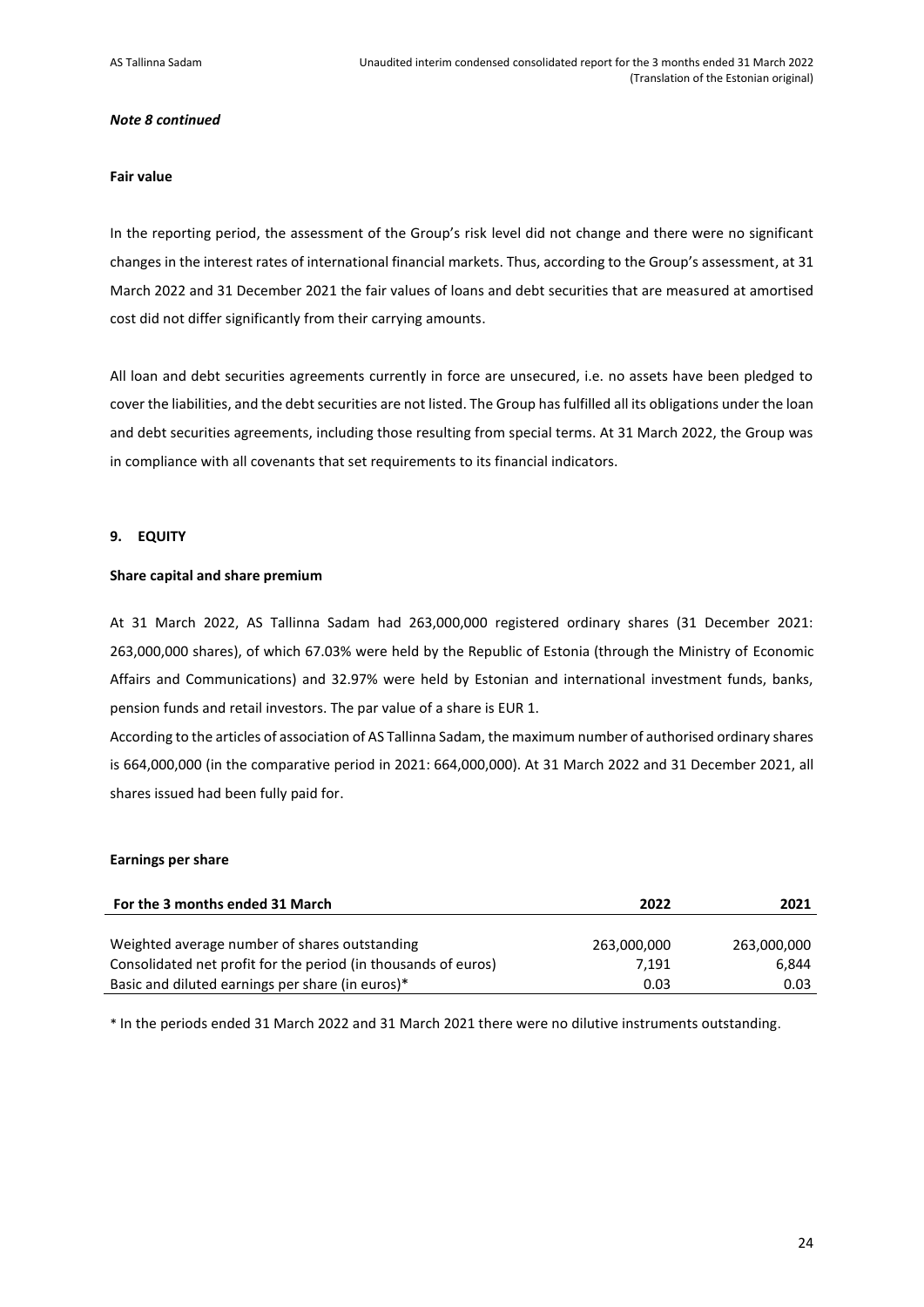## <span id="page-24-0"></span>**10. REVENUE**

In thousands of euros

| For the 3 months ended 31 March             | 2022   | 2021   |
|---------------------------------------------|--------|--------|
|                                             |        |        |
| Revenue from contracts with customers       |        |        |
| Vessel dues                                 | 7,473  | 7,631  |
| Cargo charges                               | 1,741  | 1,559  |
| Passenger fees                              | 1,392  | 616    |
| Sale of electricity                         | 1,698  | 1,659  |
| Sale of ferry services – ticket sales       | 1,926  | 1,606  |
| Sale of other services                      | 420    | 406    |
| Total revenue from contracts with customers | 14,650 | 13,477 |
|                                             |        |        |
| <b>Revenue from other sources</b>           |        |        |
| Operating lease income                      | 3,101  | 2,783  |
| Charter fees                                | 3,667  | 3,613  |
| Sale of ferry services – government support | 5,353  | 5,115  |
| <b>Total revenue from other sources</b>     | 12,121 | 11,511 |
| Total revenue (note 3)                      | 26,771 | 24,988 |

Vessel dues include the tonnage charge, which is calculated on the basis of the gross tonnage of a vessel for each port call. For vessels visiting the port based on a pre-agreed schedule that have a prospective volume discount during the year, the transaction price is allocated between the tonnage services and the option for discounted tonnage services based on the estimated total number of port calls by that vessel during the calendar year. Revenue from tonnage charges is recognised based on the yearly average tariffs and estimated volume. At 31 March 2022, the difference between revenue recognised and amounts billed to customers was recognised as a contract asset of EUR 15 thousand (revenue recognised exceeded amounts billed) and as a contract liability of EUR 3,277 thousand (amounts billed exceeded revenue recognised).

Some cargo charge contracts set out a minimum annual cargo volume. If the cargo operator handles less than the minimum, the Group has the right to charge the customer at the end of the calendar year based on the minimum annual cargo volume. Management estimated the Group's remaining right to consideration by reference to the minimum cargo volume and the amount of consideration received from customers as at 31 March 2022. Based on the estimation, the Group recognised contract assets of EUR 270 thousand. At 31 March 2022, revenue received from some customers exceeded management's estimates. As a result, the Group recognised contract liabilities of EUR 126 thousand so that estimated revenue would be evenly recognised over all interim periods of 2022.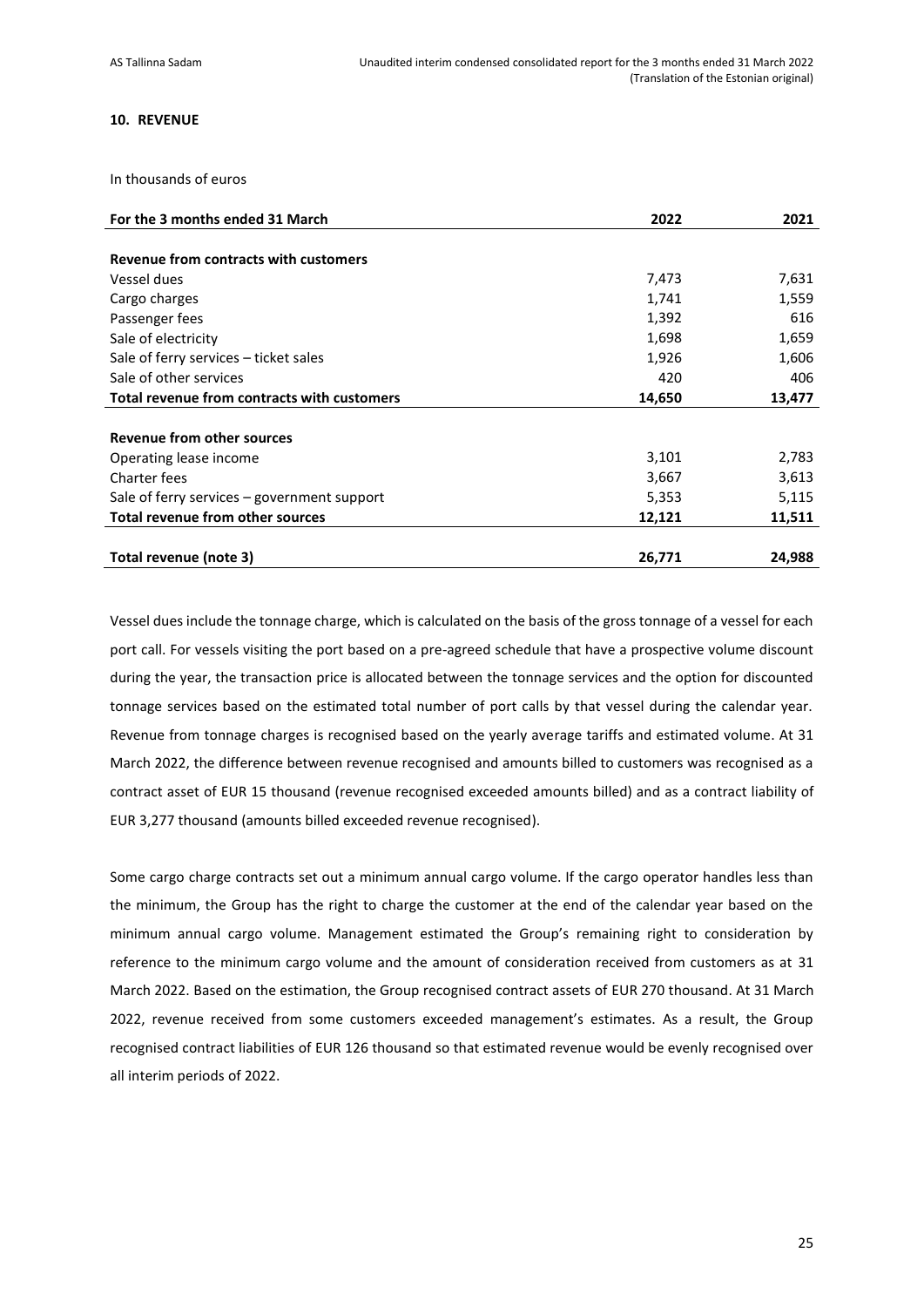#### *Note 10 continued*

When connecting to the electricity network, customers pay a connection fee based on the expenses incurred in enabling connection to the network. The connection service does not represent a separate performance obligation as the customer does not benefit from this service separately from the consumption of electricity. Therefore, connection fees form part of the consideration for electricity and are recognised as revenue over the period during which customers consume electricity. Amounts received for connection fees not yet included in revenue are recognised in the statement of financial position as contract liabilities. At 31 March 2022, such liabilities amounted to EUR 799 thousand (31 December 2021: EUR 809 thousand).

Revenue from ticket sales is recognised over the time during which the ferry transports the passengers and/or vehicles from the port of departure to the port of destination, which happens in a single day, or at the point in time when the ticket expires. Consideration received from tickets sold for trips not yet performed is deferred and recognised in the statement of financial position as a contract liability. At 31 March 2022, such liabilities amounted to EUR 85 thousand (31 December 2021: EUR 56 thousand).

# <span id="page-25-0"></span>**11. OPERATING EXPENSES**

#### In thousands of euros

| For the 3 months ended 31 March                              | 2022  | 2021  |
|--------------------------------------------------------------|-------|-------|
|                                                              |       |       |
| Fuel, oil and energy costs                                   | 3,676 | 2,561 |
| Technical maintenance and repair of non-current assets       | 1,122 | 915   |
| Services purchased for infrastructure                        | 768   | 747   |
| Tax expenses                                                 | 663   | 662   |
| Consultation and development expenses                        | 128   | 93    |
| Services purchased                                           | 977   | 1,084 |
| Acquisition and maintenance of assets of insignificant value | 208   | 227   |
| Advertising expenses                                         | 22    | 27    |
| Lease expenses                                               | 149   | 169   |
| Insurance expenses                                           | 206   | 215   |
| Other operating expenses                                     | 744   | 602   |
| <b>Total operating expenses</b>                              | 8,663 | 7,302 |

# <span id="page-25-1"></span>**12. COMMITMENTS**

At 31 March 2022, the Group's contractual commitments related to the acquisition of property, plant and equipment, repair and maintenance, and research and development expenditures totalled EUR 11,605 thousand (31 December 2021: EUR 11,058 thousand).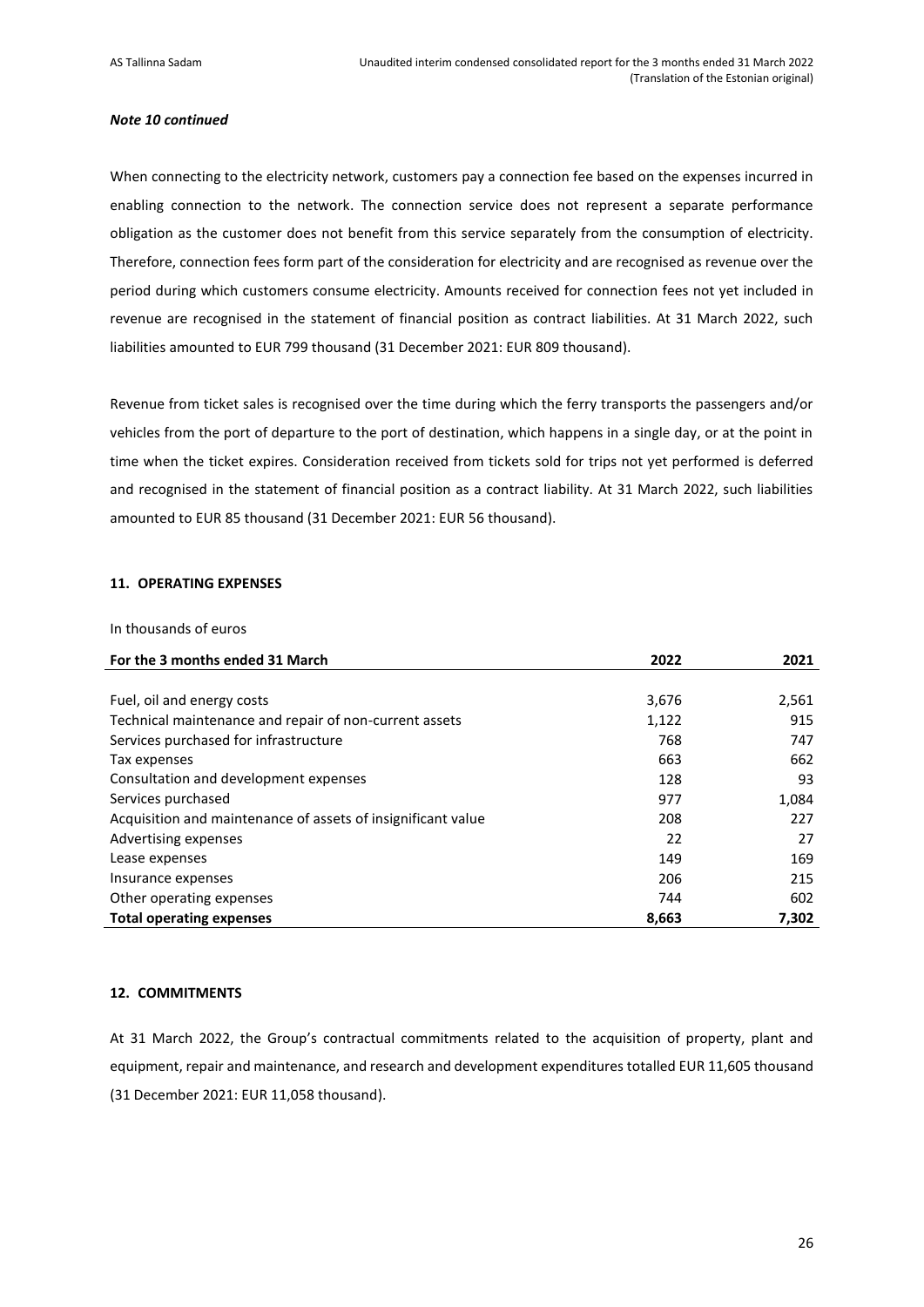#### <span id="page-26-0"></span>**13. CONTINGENT LIABILITIES**

In June 2019, the court accepted a statement of claim for damages of EUR 23.8 million in total filed against group companies OÜ TS Laevad and OÜ TS Shipping in relation to alleged use of confidential information in a public procurement tender to provide public passenger transport service on the Saaremaa and Hiiumaa routes. The statement of claim wasidentical to the one filed by the same plaintiffs in a previous civil case which was dismissed by Harju County Court on 8 March 2019 because the plaintiffs did not provide security of EUR 14,000 in total ordered by the court to cover the estimated costs of the proceedings.

The Group has not admitted guilt and is defending itself in the action. The management board believes that the claim is not substantiated and legal advice indicates that it is not probable that a liability will arise. Thus, the management board has not considered it necessary to recognise a provision for the claim.

At the end of 2019, Worldwide Cargo Establishment filed an application with the Competition Authority, requesting the initiation of supervision proceedings to establish whether the Group had violated the provisions of the Competition Act. The Competition Authority initiated supervision proceedings but decided to suspend the proceedings on 19 January 2022 because Worldwide Cargo Establishment and AS Tallinna Sadam were involved in a legal dispute in the same matter. The dispute, which started on 30 May 2018, has currently ended. For further information, see note 16. At the date this report is authorised for issue, the Competition Authority has not yet expressed its position.

#### <span id="page-26-1"></span>**14. INVESTIGATIONS CONCERNING THE GROUP**

On 26 August 2015, the Estonian Internal Security Service detained Ain Kaljurand and Allan Kiil, long-term members of the management board of the Group's Parent, AS Tallinna Sadam, as they were suspected of largescale bribery during several prior years. After long-term investigation, on 31 July 2017 the Group filed a civil action lawsuit against Ain Kaljurand, Allan Kiil and other private and legal persons involved in the episodes under investigation. By the order of Harju County Court dated 19 November 2018, the civil action was included in the criminal proceedings against the above persons.

On 28 October 2020, Harju County Court issued an order terminating criminal proceedings concerning Allan Kiil in connection with his terminal illness. At the same time, Tallinn Circuit Court issued an order requiring Allan Kiil to be involved in the criminal proceedings as a civil defendant. Allan Kiil passed away on 15 June 2021 and on 23 September 2021 Marika Kiil was involved in the proceedings as a civil defendant and a third party in place of Allan Kiil.

At the date this report is authorised for issue, court hearings in the criminal matter were under way and legal proceedings against other persons that have been charged continued. Based on information available at the date this report is authorised for issue, the management board believes that the above events will not have a material adverse impact on the Group's financial performance or financial position. However, they may continue to cause significant damage to the Group's reputation.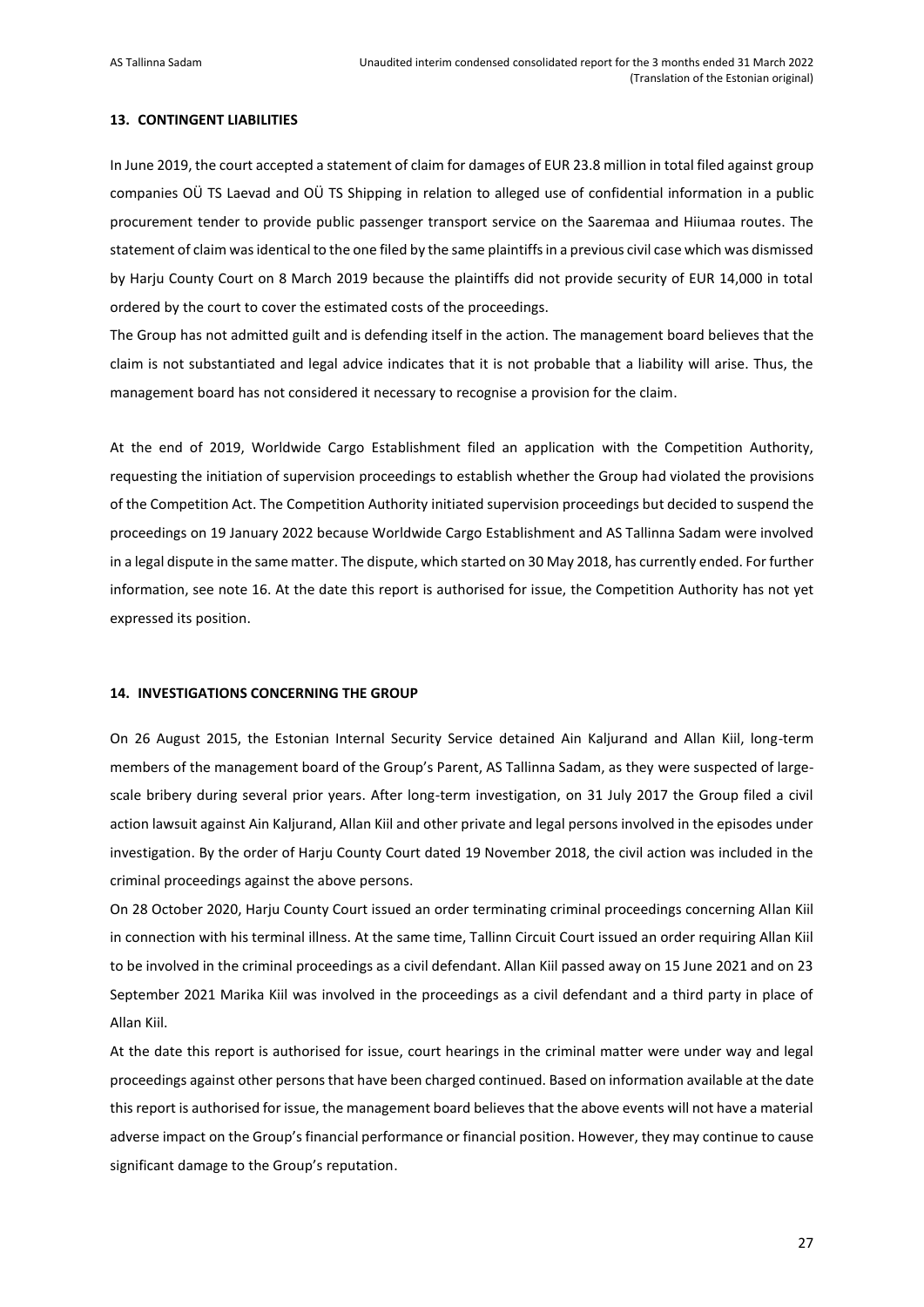# <span id="page-27-0"></span>**15. RELATED PARTY TRANSACTIONS**

The Republic of Estonia (through the Ministry of Economic Affairs and Communications) holds 67.03% of the shares in AS Tallinna Sadam.

In thousands of euros

| For the 3 months ended 31 March                                   | 2022  | 2021                                 |
|-------------------------------------------------------------------|-------|--------------------------------------|
| <b>Transactions with the associate</b>                            |       |                                      |
| Revenue                                                           | 19    | 41                                   |
| Operating expenses                                                | 294   | 253                                  |
| Transactions with companies in which members of supervisory and   |       |                                      |
| management boards of group companies have significant influence   |       |                                      |
| Operating expenses                                                | 2     | 2                                    |
| Other expenses                                                    | 15    | $\overline{2}$                       |
| Transactions with government agencies and companies in which the  |       |                                      |
| state has control                                                 |       |                                      |
| Revenue                                                           | 9,936 | 8,895                                |
| Operating expenses                                                | 2,868 | 2,145                                |
| Acquisition of property, plant and equipment                      | 0     | 64                                   |
|                                                                   |       |                                      |
|                                                                   |       |                                      |
| In thousands of euros                                             |       | At 31 March 2022 At 31 December 2021 |
|                                                                   |       |                                      |
| Trade receivables from and payables to the associate              |       |                                      |
| Receivables (note 4)                                              | 7     | 8                                    |
| Payables (note 7)                                                 | 126   | 153                                  |
| Trade receivables from and payables to companies in which         |       |                                      |
| members of supervisory and management boards of group             |       |                                      |
| companies have significant influence                              |       |                                      |
| Payables                                                          | 1     | 1                                    |
| Trade receivables from and liabilities to government agencies and |       |                                      |
| companies in which the state has control                          |       |                                      |
| Receivables                                                       | 984   | 352                                  |

All purchases and sales of services were transactions conducted in the ordinary course of business on an arm's length basis.

Revenue and operating expenses from transactions with related parties comprise revenue and expenses from sales and purchases of business-related services.

Information presented about companies in which members of the supervisory and management boards of group companies have significant influence is based on the information provided by related parties.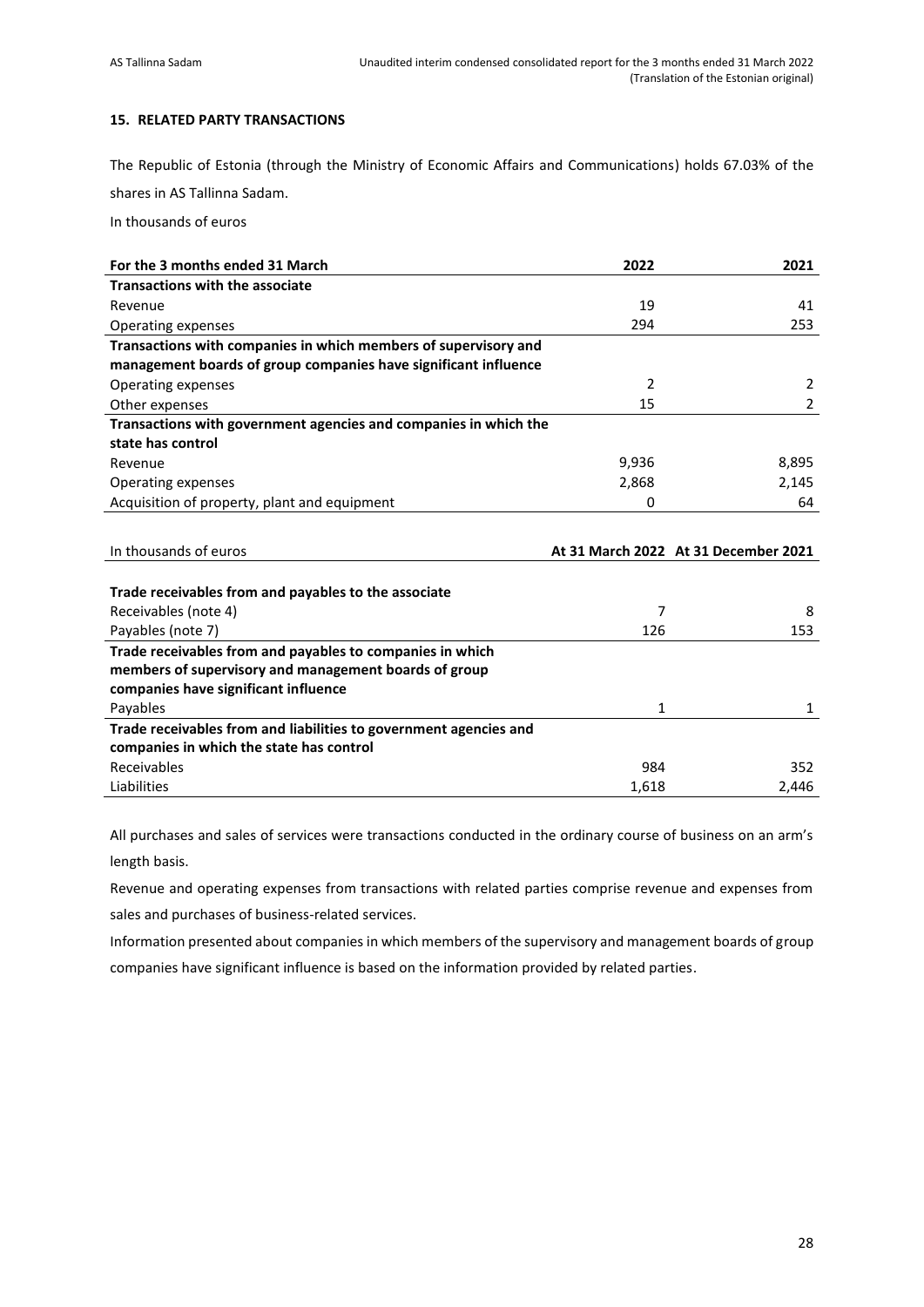#### <span id="page-28-0"></span>**16. EVENTS AFTER THE REPORTING PERIOD**

On 30 May 2018, Worldwide Cargo Establishment, one of the Group's long-term customers, filed a statement of claim against AS Tallinna Sadam with Harju County Court, demanding the reduction of the minimum cargo volume set out in the cooperation agreement with a retrospective effect as from 2015 and the refund of the contractual penalties paid for 2015–2017 in the total amount of EUR 0.45 million together with accrued interest. Harju County Court decided on 19 January 2021 that the claim was to be denied and the legal costs were to be borne by the customer. The customer filed an appeal with Tallinn Circuit Court and on 22 October 2021 the Circuit Court decided not to grant the appeal. On 22 November 2021, the customer appealed the Circuit Court's decision to the Supreme Court.

On 11 April 2022, the Supreme Court issued an order rejecting the appeal. On the same day, the decisions of Tallinn Circuit Court of 22 October 2021 and Harju County Court of 19 January 2021 took effect and the legal dispute ended.

In connection with the Russia-Ukraine conflict, the Council of the European Union adopted a new round of sanctions against Russia in April 2022. The following measures have a direct or indirect bearing on the Group's business: a prohibition to import solid fossil fuels from Russia; a prohibition to provide access to EU ports to all Russian or Russian-operated vessels; a ban on Russian and Belarusian road transport undertakings preventing them from entering the EU; import bans on products such as wood, fertilisers, cement, seafood and liquor; a prohibition to export jet fuel and other goods to Russia. In management's opinion, the prohibition concerning vessels registered under the flag of Russia will not have a significant impact on the Group's financial performance as the share of relevant port calls has been insignificant. At the date this report is authorised for issue, the impact of other sanctions which have been imposed cannot be measured reliably.

On 25 April 2022, the annual general meeting approved a dividend of EUR 0.097 per ordinary share, i.e. EUR 25,511 thousand in total.

The European Commission has decided to support Estonia's military mobility project EstMilMob, which includes the construction of a 310-metre quay and a rear area in Paldiski South Harbour by AS Tallinna Sadam. According to the project application, AS Tallinna Sadam's share of the total cost of the project is EUR 40 million (the actual cost of the investment will be determined based on procurement results), of which 50%, i.e. up to EUR 20 million, will be funded by the EU. When the supervisory board approves the investment, the design and construction of the quay will start as soon as possible. According to the preliminary schedule of the project, the quay and the rear area are expected to be completed by 30 June 2025.